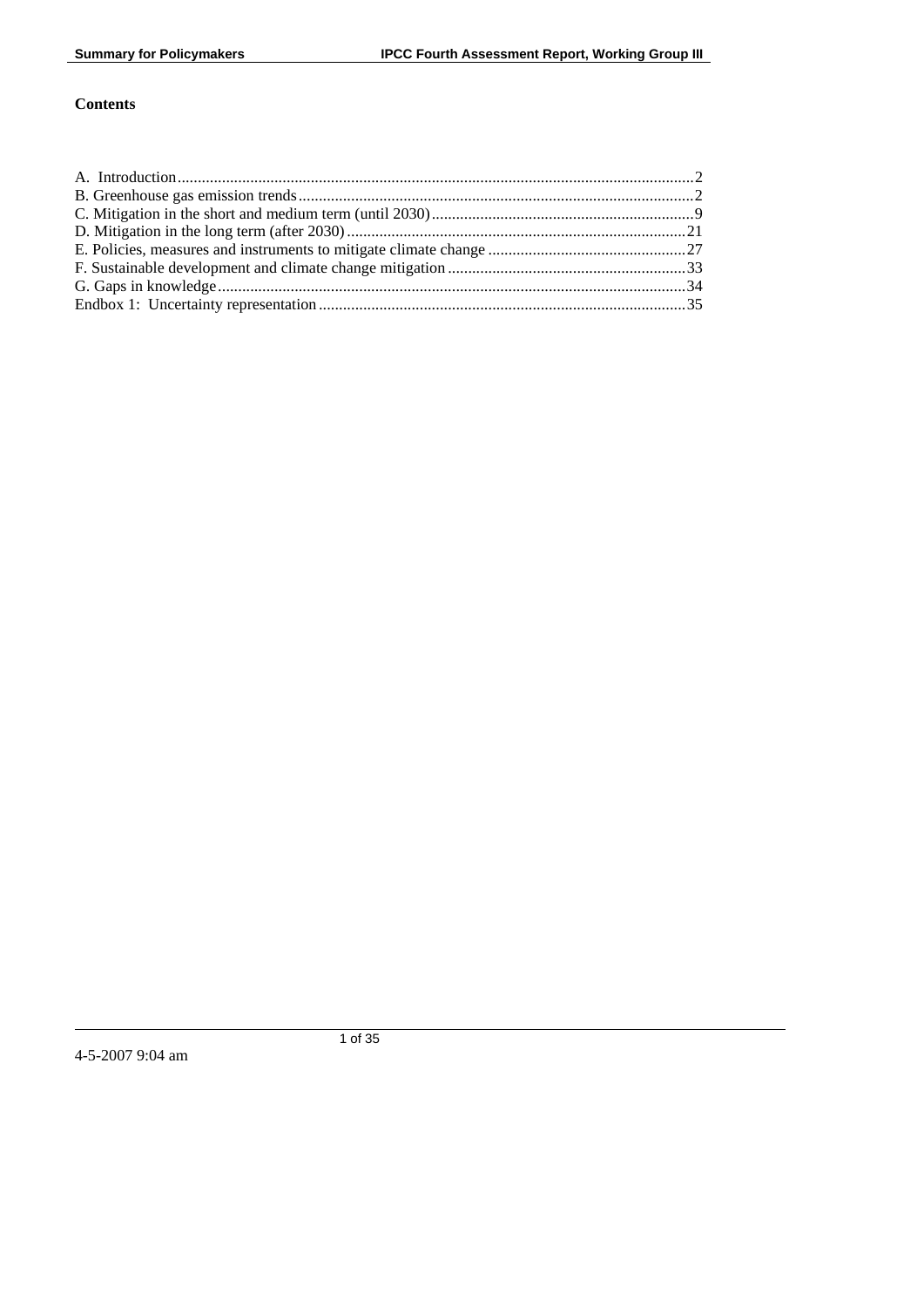# <span id="page-1-0"></span>**A. Introduction**

**1.** The Working Group III contribution to the IPCC Fourth Assessment Report (AR4) focuses on new literature on the scientific, technological, environmental, economic and social aspects of mitigation of climate change, published since the IPCC Third Assessment Report (TAR) and the Special Reports on CO2 Capture and Storage (SRCCS) and on Safeguarding the Ozone Layer and the Global Climate System (SROC).

The following summary is organised into five sections after this introduction:

- Greenhouse gas (GHG) emission trends
- Mitigation in the short and medium term, across different economic sectors (until 2030)
- Mitigation in the long-term (beyond 2030)
- Policies, measures and instruments to mitigate climate change
- Sustainable development and climate change mitigation.

References to the corresponding chapter sections are indicated at each paragraph in square brackets. An explanation of terms, acronyms and chemical symbols used in this SPM can be found in the glossary to the main report.

# **B. Greenhouse gas emission trends**

- **2. Global greenhouse gas (GHG) emissions have grown since pre-industrial times, with an increase of 70% between 1970 and 2004** *(high agreement, much evidence)[1](#page-1-1) .* 
	- Since pre-industrial times, increasing emissions of GHGs due to human activities have led to a marked increase in atmospheric GHG concentrations [1.3; Working Group I SPM].
	- Between 1970 and 2004, global emissions of  $CO_2$ ,  $CH_4$ , N<sub>2</sub>O, HFCs, PFCs and SF<sub>6</sub>, weighted by their global warming potential (GWP), have increased by 70% (24% between 1990 and [2](#page-1-2)004), from 28.7 to 49 Gigatonnes of carbon dioxide equivalents  $(GtCO<sub>2</sub>-eq)<sup>2</sup>$ (see Figure SPM.1). The emissions of these gases have increased at different rates.  $CO<sub>2</sub>$ emissions have grown between 1970 and 2004 by about 80% (28% between 1990 and 2004) and represented 77% of total anthropogenic GHG emissions in 2004.
	- The largest growth in global GHG emissions between 1970 and 2004 has come from the energy supply sector (an increase of  $145\%$ ). The growth in direct emissions<sup>[3](#page-1-3)</sup> in this period from transport was 120%, industry 65% and land use, land use change, and forestry  $(LULUCF)<sup>4</sup> 40\%$  $(LULUCF)<sup>4</sup> 40\%$  $(LULUCF)<sup>4</sup> 40\%$ <sup>[5](#page-1-5)</sup>. Between 1970 and 1990 direct emissions from agriculture grew by 27%

<span id="page-1-5"></span><span id="page-1-4"></span><span id="page-1-3"></span><span id="page-1-2"></span><span id="page-1-1"></span>l

 $\overline{a}$ <sup>1</sup> Each headline statement has an "agreement/evidence" assessment attached that is supported by the bullets underneath. This does not necessarily mean that this level of "agreement/evidence"applies to each bullet. Endbox 1 provides an explanation of this representation of uncertainty.<br> $2 \text{ The definition of carbon divided equivalent } (CO, \text{eq})$  is the set of the set of the set of the set of the set of the set of the set of the set of the set of the set of the set of the set of t

The definition of carbon dioxide equivalent  $(CO<sub>2</sub>-eq)$  is the amount of  $CO<sub>2</sub>$  emission that would cause the same radiative forcing as an emitted amount of a well mixed greenhouse gas or a mixture of well mixed greenhouse gases, all multiplied with their respective GWPs to take into account the differing times they remain in the atmosphere [WGI AR4 Glossary].

<sup>&</sup>lt;sup>3</sup> Direct emissions in each sector do not include emissions from the electricity sector for the electricity consumed in the building, industry and agricultural sectors or of the emissions from refinery operations supplying fuel to the transport sector.

 $4$  The term "land use, land use change and forestry" is used here to describe the aggregated emissions of CO<sub>2</sub>, CH<sub>4</sub>, N2O from deforestation, biomass and burning, decay of biomass from logging and deforestation, decay of peat and peat fires [1.3.1]. This is broader than emissions from deforestation, which is included as a subset. The emissions reported here do not include carbon uptake (removals).

<sup>2</sup> of 35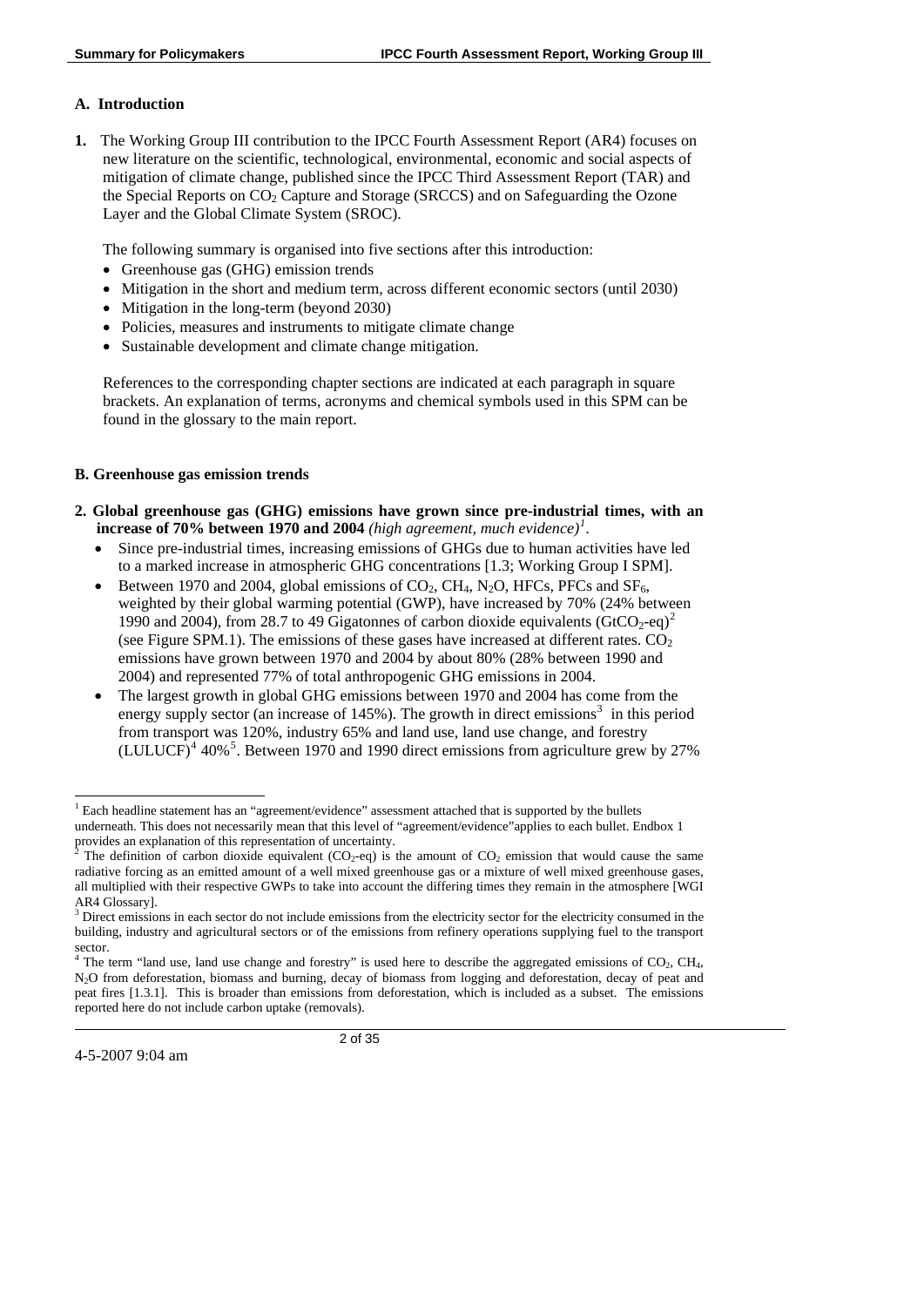and from buildings by 26%, and the latter remained at approximately at 1990 levels thereafter. However, the buildings sector has a high level of electricity use and hence the total of direct and indirect emissions in this sector is much higher (75%) than direct emissions [1.3, 6.1, 11.3, Figures 1.1 and 1.3].

- The effect on global emissions of the decrease in global energy intensity (-33%) during 1970 to 2004 has been smaller than the combined effect of global income growth (77 %) and global population growth (69%); both drivers of increasing energy-related  $CO<sub>2</sub>$  emissions (Figure SPM.2). The long-term trend of a declining carbon intensity of energy supply reversed after 2000. Differences in terms of per capita income, per capita emissions, and energy intensity among countries remain significant. (Figure SPM.3). In 2004 UNFCCC Annex I countries held a 20% share in world population, produced 57% of world Gross Domestic Product based on Purchasing Power Parity  $(GDP_{ppp})^6$  $(GDP_{ppp})^6$  and accounted for 46% of global GHG emissions (Figure SPM.3a) [1.3].
- The emissions of ozone depleting substances (ODS) controlled under the Montreal Protocol[7](#page-2-1) , which are also GHGs, have declined significantly since the 1990s. By 2004 the emissions of these gases were about 20% of their 1990 level [1.3].
- A range of policies, including those on climate change, energy security<sup>[8](#page-2-2)</sup>, and sustainable development, have been effective in reducing GHG emissions in different sectors and many countries. The scale of such measures, however, has not yet been large enough to counteract the global growth in emissions [1.3, 12.2].
- **3. With current climate change mitigation policies and related sustainable development practices, global GHG emissions will continue to grow over the next few decades** *(high agreement, much evidence).* 
	- The SRES (non-mitigation) scenarios project an increase of baseline global GHG emissions by a range of [9](#page-2-3).7 GtCO<sub>2</sub>-eq to 36.7 GtCO<sub>2</sub>-eq (25-90%) between 2000 and 2030<sup>9</sup> (Box SPM.1 and Figure SPM.4). In these scenarios, fossil fuels are projected to maintain their dominant position in the global energy mix to  $2030$  and beyond. Hence  $CO<sub>2</sub>$  emissions between 2000 and 2030 from energy use are projected to grow 45 to 110% over that period. Two thirds to three quarters of this increase in energy  $CO<sub>2</sub>$  emissions is projected to come from non-Annex I regions, with their average per capita energy  $CO<sub>2</sub>$  emissions being projected to remain substantially lower (2.8-5.1 tCO $_2$ /cap) than those in Annex I regions  $(9.6-15.1 \text{ tCO}_{2}/\text{cap})$  by 2030. According to SRES scenarios, their economies are projected to have a lower energy use per unit of GDP  $(6.2 - 9.9 \text{ MJ}/\text{USS} \text{ GDP})$  than that of non-Annex I countries (11.0 – 21.6 MJ/US\$ GDP). [1.3, 3.2]

<span id="page-2-3"></span><span id="page-2-2"></span><span id="page-2-1"></span><span id="page-2-0"></span>l

l

 $5$  This trend is for the total LULUCF emissions, of which emissions from deforestation are a subset and, owing to large data uncertainties, is significantly less certain than for other sectors. The rate of deforestation globally was slightly lower in the 2000-2005 period than in the 1990-2000 period [9.2.1].

<sup>6</sup> The GDP<sub>ppp</sub> metric is used for illustrative purposes only for this report. For an explanation of PPP and Market Exchange Rate (MER) GDP calculations, see footnote 12.

<sup>7</sup> Halons, chlorofluorocarbons (CFCs), hydrochlorofluorocarbons (HCFCs), methyl chloroform (CH3CCl3), carbon tetrachloride (CCl<sub>4</sub>) and methyl bromide (CH<sub>3</sub>Br).

<sup>&</sup>lt;sup>8</sup> Energy security refers to security of energy supply.

<sup>&</sup>lt;sup>9</sup> The SRES 2000 GHG emissions assumed here are 39.8 GtCO<sub>2</sub>-eq, i.e. lower than the emissions reported in the EDGAR database for 2000 (45 GtCO<sub>2</sub>-eq). This is mostly due to differences in LULUCF emissions.

<sup>3</sup> of 35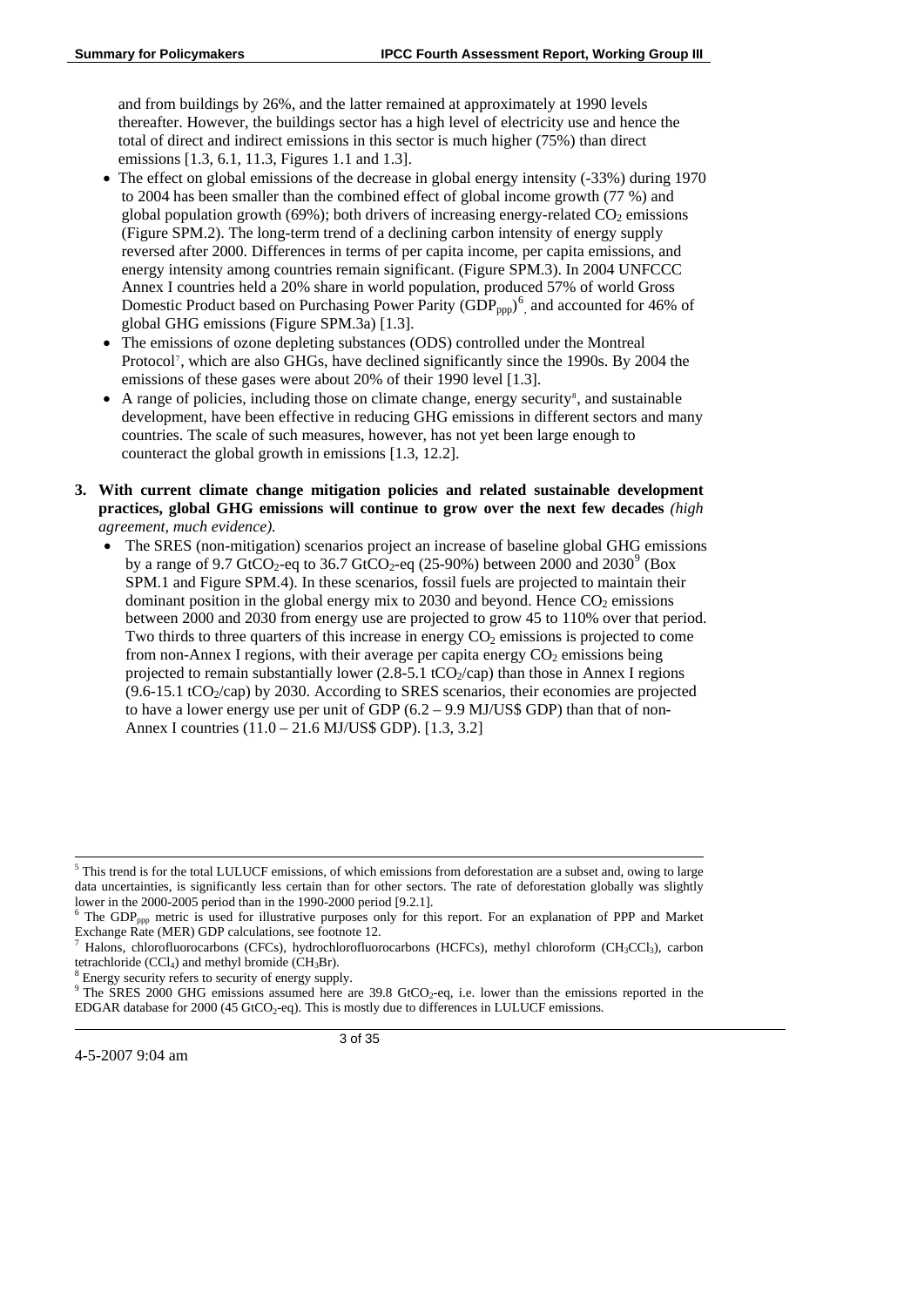

*[Representation of note references will be improved]* 

*Figure SPM 1: Global Warming Potential (GWP) weighted global greenhouse gas emissions 1970-2004. 100 year GWPs from IPCC 1996 (SAR) were used to convert emissions to CO2-eq. (cf. UNFCCC reporting guidelines).*  $CO_2$ ,  $CH_4$ ,  $N_2O$ , HFCs, PFCs and SF<sub>6</sub> from all sources are *included.* 

4-5-2007 9:04 am

l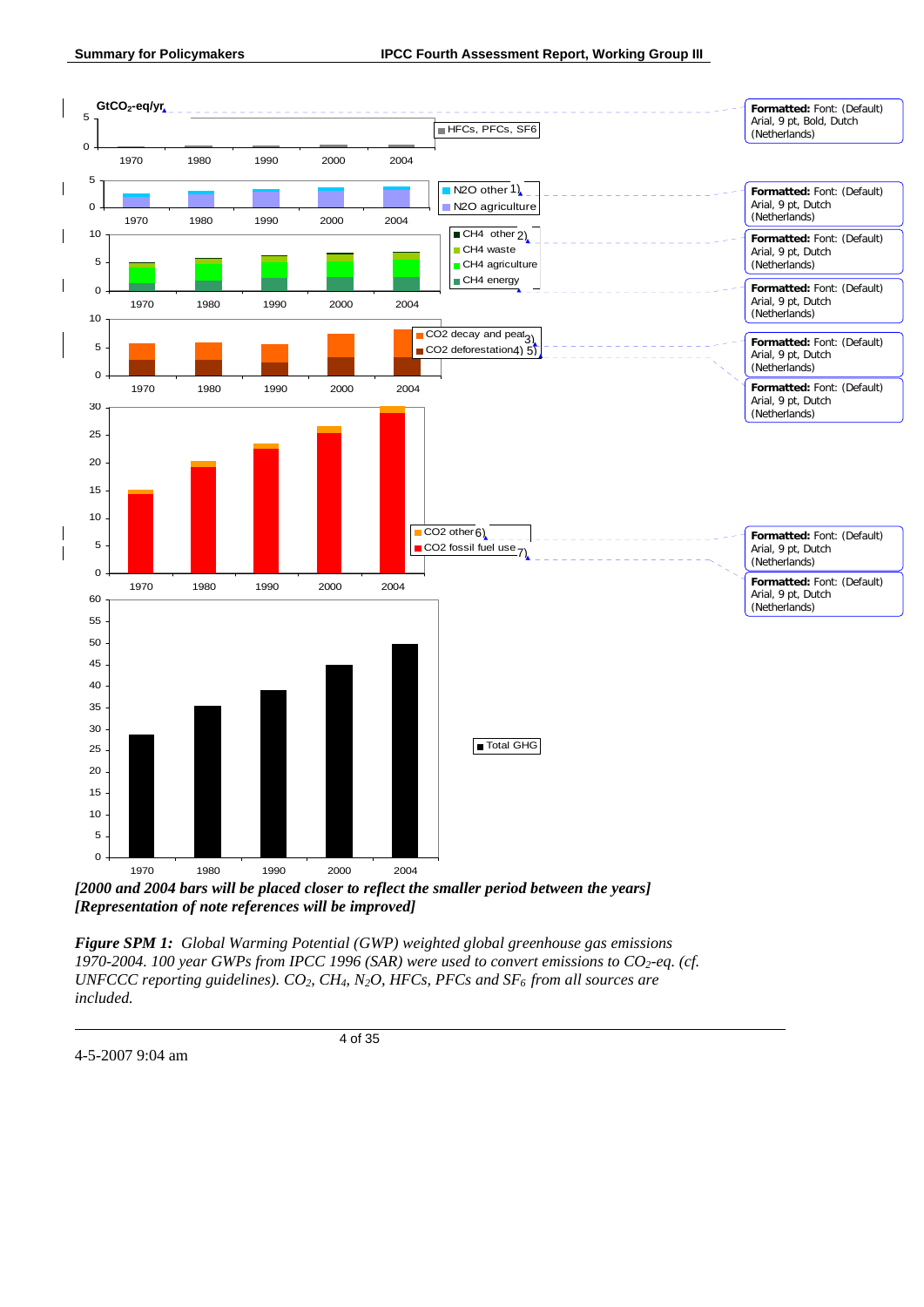*The two CO2 emission categories reflect CO2 emissions from energy production and use (second from bottom) and from land use changes (third from the bottom) [Figure 1.1a].* 

*Notes:* 

*1. Other N2O includes industrial processes, deforestation/savannah burning, waste water and waste incineration.* 

*2. Other is CH4 from industrial processes and savannah burning.* 

*3. CO2 emissions from decay (decomposition) of above ground biomass that remains after logging and deforestation and CO2 from peat fires and decay of drained peat soils.* 

*4. As well as traditional biomass use at 10% of total, assuming 90% is from sustainable biomass production. Corrected for 10% carbon of biomass that is assumed to remain as charcoal after combustion.* 

*5. For large-scale forest and scrubland biomass burning averaged data for 1997-2002 based on* 

- *Global Fire Emissions Data base satellite data.*
- *6. Cement production and natural gas flaring.*
- *7. Fossil fuel use includes emissions from feedstocks.*







*Figure SPM 2: Relative global development of Gross Domestic Product measured in PPP (GDPppp), Total Primary Energy Supply (TPES), CO2 emissions (from fossil fuel burning, gas flaring and cement manufacturing) and Population (Pop). In addition, in dotted lines, the figure*  shows Income per capita (GDP<sub>ppp</sub>/Pop), Energy Intensity (TPES/GDP<sub>ppp</sub>), Carbon Intensity of *energy supply (CO2/TPES), and Emission Intensity of the economic production process*   $(CO_2/GDP_{ppp})$  for the period 1970-2004. [Figure 1.5]

4-5-2007 9:04 am

l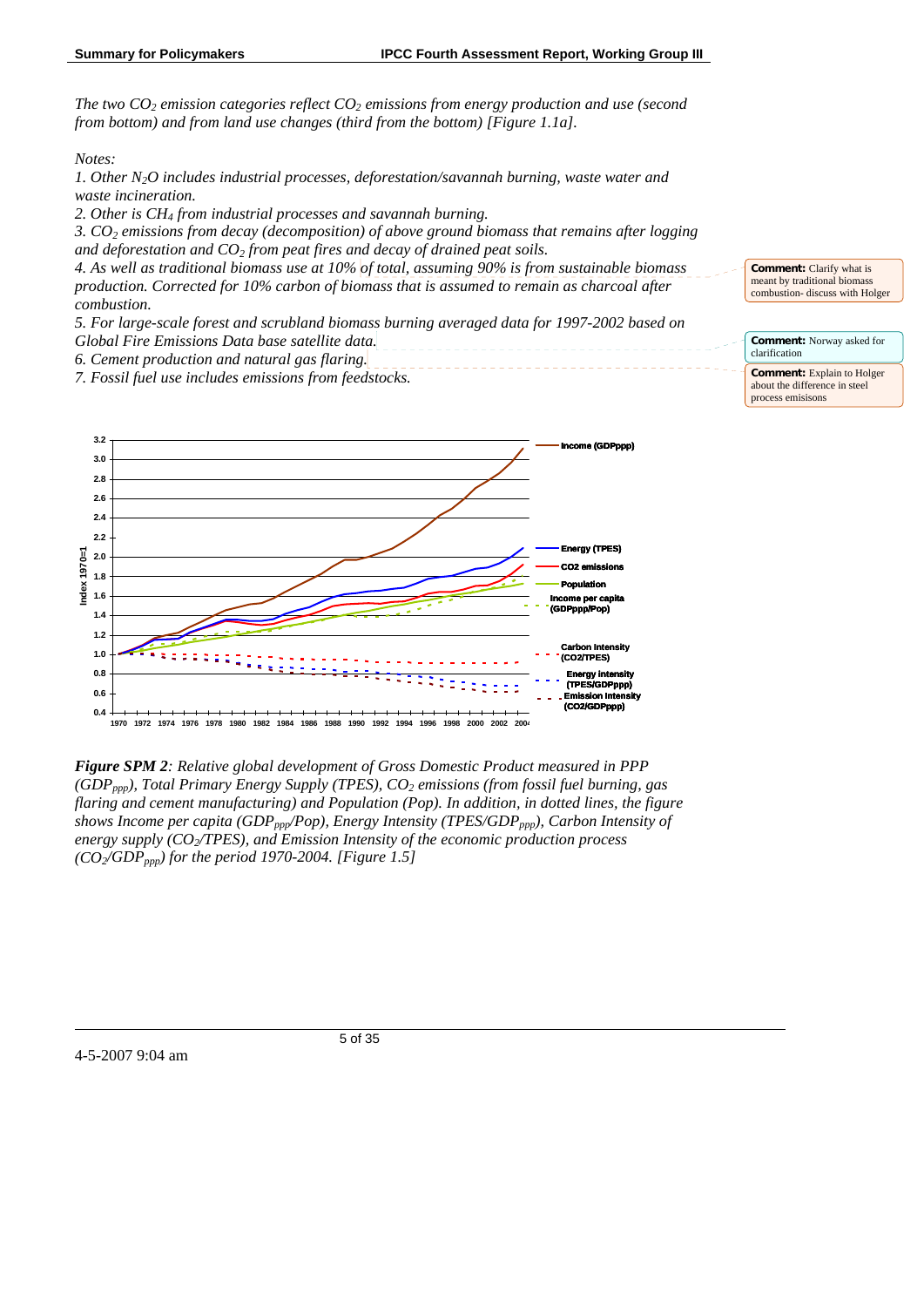

*Figure SPM 3a: Year 2004 distribution of regional per capita GHG emissions (all Kyoto gases, including those from land-use) over the population of different country groupings. The percentages in the bars indicate a regions share in global GHG emissions [Figure 1.4a].* 

*Figure SPM 3b: Year 2004 distribution of regional GHG emissions (all Kyoto gases, including those from land-use) per US\$ of GDP*<sub>ppp</sub> *over the GDP<sub>ppp</sub> of different country groupings. The percentages in the bars indicate a regions share in global GHG emissions [Figure 1.4b].* 

 *[Authors will clarify country groupings in TS and chapter 1 figures; improve the editorial representation (enlarge) of the figure, including allowing for b/w printing] [Include title above figures]*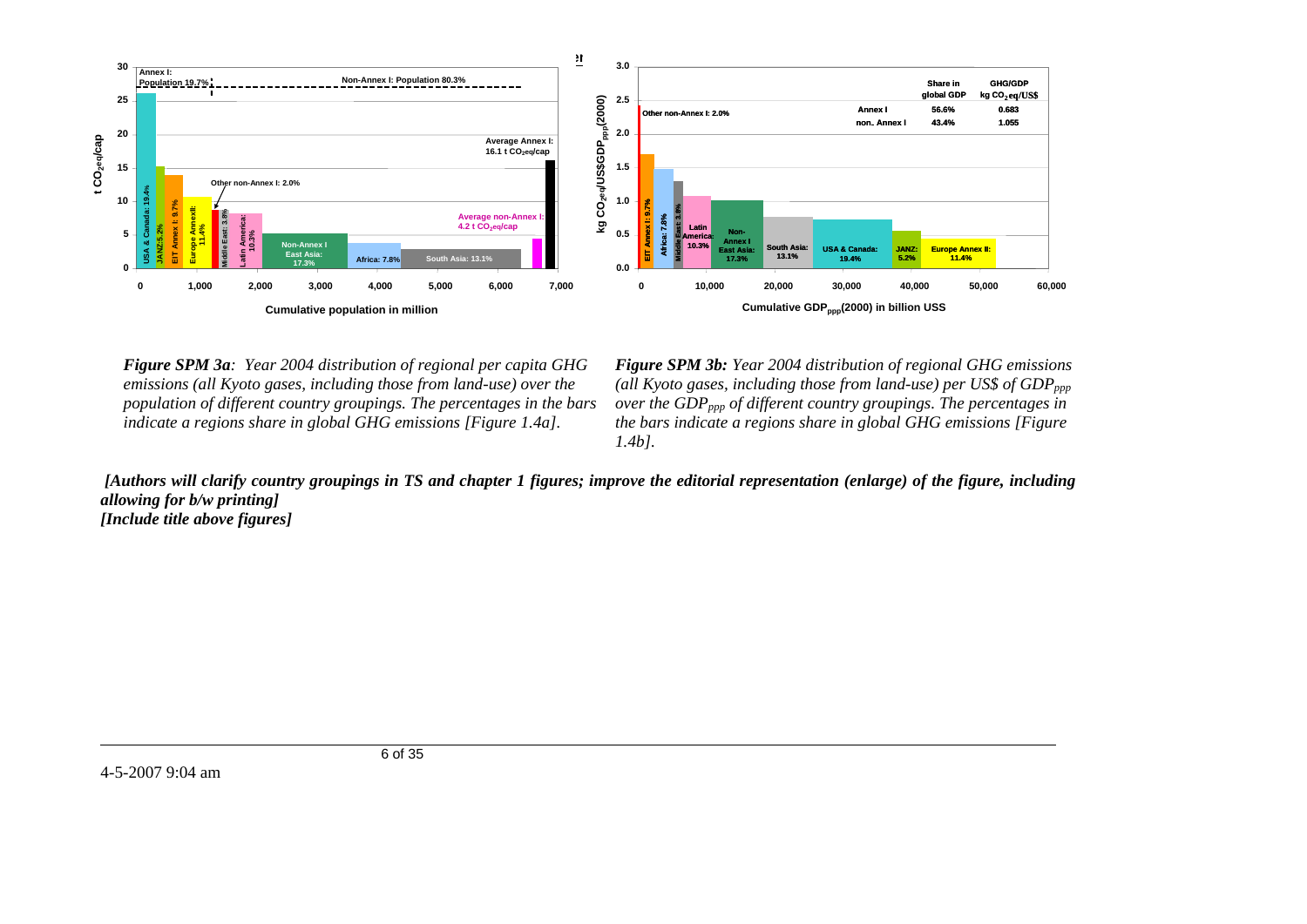<span id="page-6-0"></span>

*Figure SPM 4: Global GHG emissions for 2000 and projected baseline emissions for 2030 and 2100 from IPCC SRES and the post-SRES literature. The figure provides the emissions from the six illustrative SRES scenarios. It also provides the frequency distribution of the emissions in the post-SRES scenarios (5th, 25th, median, 75th, 95th percentile), as covered in chapter 3. F-gases cover HFCs, PFCs and SF6 [1.3, 3.2, Figure 1.7].* 

- **4. Baseline emissions scenarios published since SRES[10,](#page-6-0) are comparable in range to those presented in the IPCC Special Report on Emission Scenarios (SRES) (25- 135 GtCO2-eq/yr in 2100, see Figure SPM.4).** *(high agreement, much evidence)*
	- Studies since SRES used lower values for some drivers for emissions, notably population projections. However, for those studies incorporating these new population projections, changes in other drivers, such as economic growth, resulted in little change in overall emission levels. Economic growth projections for Africa, Latin America and the Middle East to 2030 in post-SRES baseline scenarios are lower than in SRES, but this has only minor effects on global economic growth and overall emissions [3.2].

• Representation of aerosol and aerosol precursor emissions, including sulphur dioxide, black carbon, and organic carbon, which have a net cooling effect<sup>[11](#page-6-0)</sup> has improved. Generally, they are projected to be lower than reported in SRES [3.2].

• Available studies indicate that the choice of exchange rate for GDP (MER or PPP) does not appreciably affect the projected emissions, when used consistently<sup>[12](#page-6-0)</sup>. The differences, if any,

4-5-2007 9:04 am

-

7 of 35

**Comment:** Vertical axis to be labelled as Gt CO2eq/ year

 $10$  Baseline scenarios do not include additional climate policy above current ones; more recent studies differ with respect to UNFCCC and Kyoto Protocol inclusion.

see AR4 WG I report, chapter 10.2.

 $\overline{a}$ <sup>12</sup> Since TAR, there has been a debate on the use of different exchange rates in emission scenarios. Two metrics are used to compare GDP between countries. Use of MER is preferable for analyses involving internationally traded products. Use of PPP, is preferable for analyses involving comparisons of income between countries at very different stages of development. Most of the monetary units in this report are expressed in MER. This reflects the large majority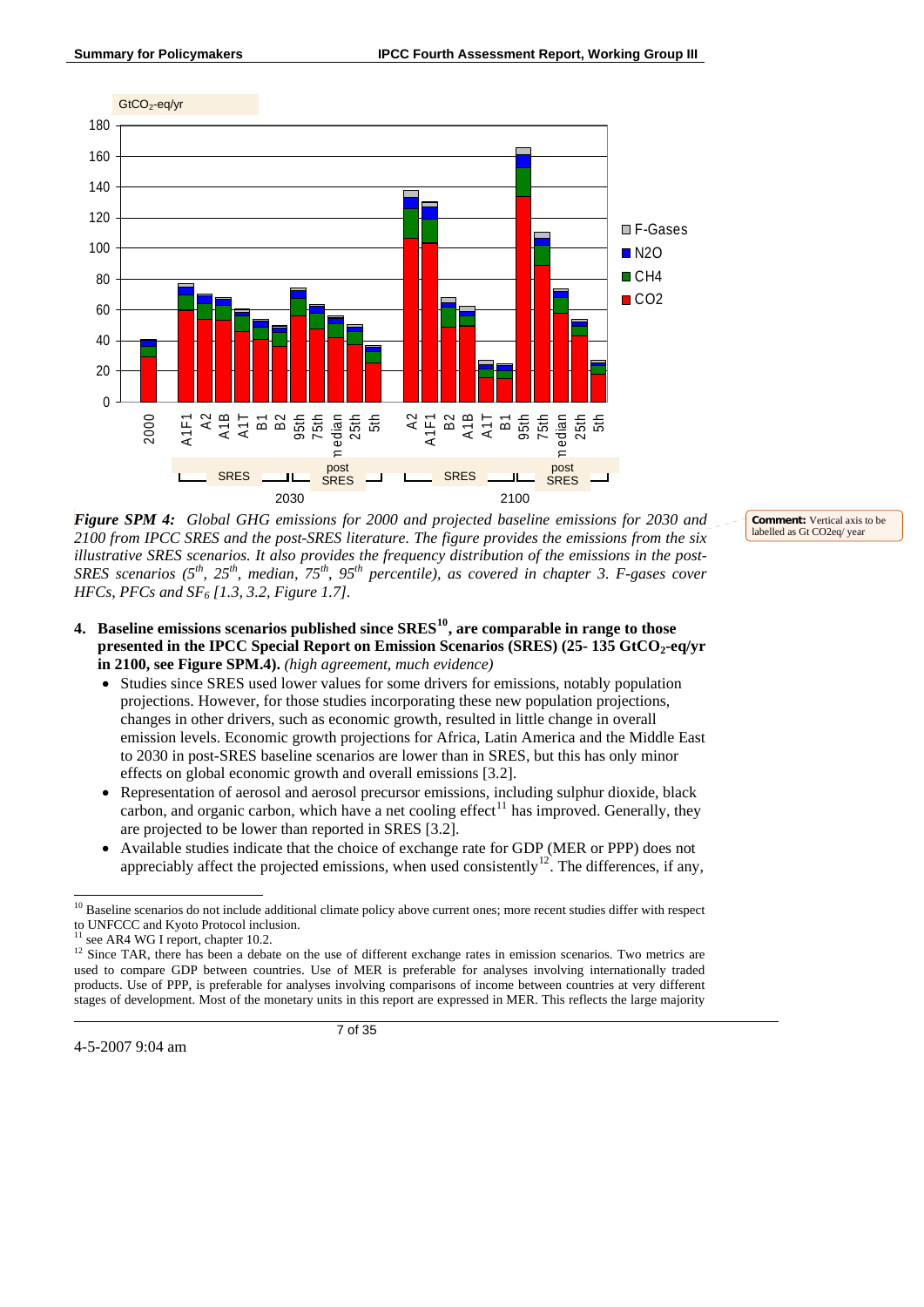are small compared to the uncertainties caused by assumptions on other parameters in the scenarios, e.g. technological change [3.2].

## *Box SPM.1: The emission scenarios of the IPCC Special Report on Emission Scenarios (SRES)*

A1. The A1 storyline and scenario family describes a future world of very rapid economic growth, global population that peaks in mid-century and declines thereafter, and the rapid introduction of new and more efficient technologies. Major underlying themes are convergence among regions, capacity building and increased cultural and social interactions, with a substantial reduction in regional differences in per capita income. The A1 scenario family develops into three groups that describe alternative directions of technological change in the energy system. The three A1 groups are distinguished by their technological emphasis: fossil intensive (A1FI), non fossil energy sources (A1T), or a balance across all sources (A1B) (where balanced is defined as not relying too heavily on one particular energy source, on the assumption that similar improvement rates apply to all energy supply and end use technologies).

A2. The A2 storyline and scenario family describes a very heterogeneous world. The underlying theme is self reliance and preservation of local identities. Fertility patterns across regions converge very slowly, which results in continuously increasing population. Economic development is primarily regionally oriented and per capita economic growth and technological change more fragmented and slower than other storylines.

B1. The B1 storyline and scenario family describes a convergent world with the same global population, that peaks in mid-century and declines thereafter, as in the A1 storyline, but with rapid change in economic structures toward a service and information economy, with reductions in material intensity and the introduction of clean and resource efficient technologies. The emphasis is on global solutions to economic, social and environmental sustainability, including improved equity, but without additional climate initiatives.

B2. The B2 storyline and scenario family describes a world in which the emphasis is on local solutions to economic, social and environmental sustainability. It is a world with continuously increasing global population, at a rate lower than A2, intermediate levels of economic development, and less rapid and more diverse technological change than in the B1 and A1 storylines. While the scenario is also oriented towards environmental protection and social equity, it focuses on local and regional levels.

An illustrative scenario was chosen for each of the six scenario groups A1B, A1FI, A1T, A2, B1 and B2. All should be considered equally sound.

The SRES scenarios do not include additional climate initiatives, which means that no scenarios are included that explicitly assume implementation of the United Nations Framework Convention on Climate Change or the emissions targets of the Kyoto Protocol.

*This box summarizing the SRES scenarios is taken from the Third Assessment Report and has been subject to prior line by line approval by the Panel.* 

of emissions mitigation literature that is calibrated in MER. When monetary units are expressed in PPP, this is denoted by  $GDP_{ppp}$ .

4-5-2007 9:04 am

 $\overline{a}$ 

l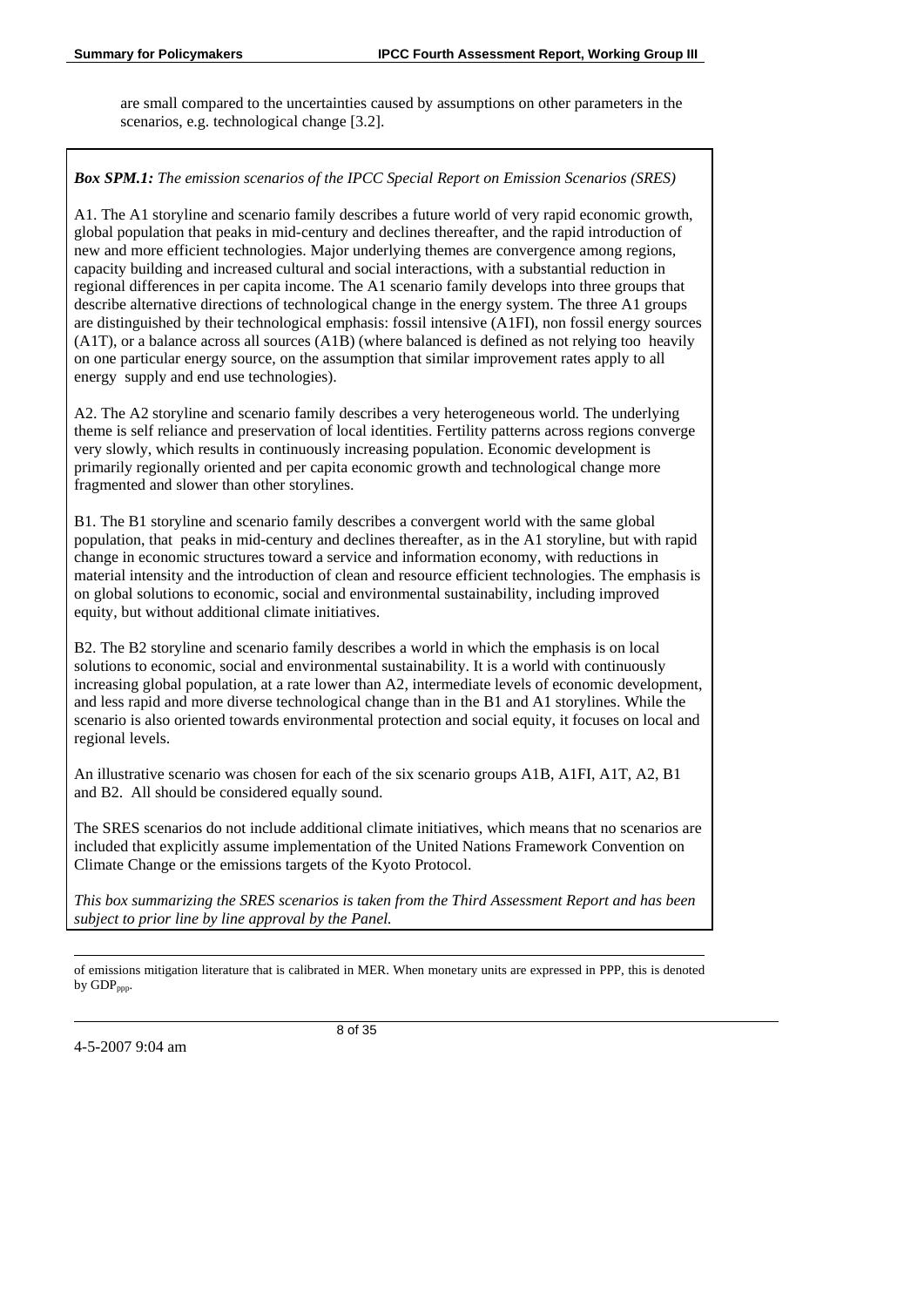# <span id="page-8-0"></span>**C. Mitigation in the short and medium term (until 2030)**

## *Box SPM 2: Mitigation potential and analytical approaches*

The concept of "mitigation potential" has been developed to assess the scale of GHG reductions that could be made, relative to emission baselines, for a given level of carbon price (expressed in cost per unit of carbon dioxide equivalent emissions avoided or reduced). Mitigation potential is further differentiated in terms of "market potential" and "economic potential".

*Market potential* is the mitigation potential based on private costs and private discount rates<sup>[13](#page-8-0)</sup>, which might be expected to occur under forecast market conditions, including policies and measures currently in place, noting that barriers limit actual uptake [2.4].

*Economic potential* is the mitigation potential, which takes into account social costs and benefits and social discount rates<sup>[14](#page-8-0)</sup>, assuming that market efficiency is improved by policies and measures and barriers are removed [2.4].

Studies of market potential can be used to inform policy makers about mitigation potential with existing policies and barriers, while studies of economic potentials show what might be achieved if appropriate new and additional policies were put into place to remove barriers and include social costs and benefits. The economic potential is therefore generally greater than the market potential.

Mitigation potential is estimated using different types of approaches. There are two broad classes – "bottom-up" and "top-down" approaches, which primarily have been used to assess the economic potential.

*Bottom-up studies* are based on assessment of mitigation options, emphasizing specific technologies and regulations. They are typically sectoral studies taking the macro-economy as unchanged. Sector estimates have been aggregated, as in the TAR, to provide an estimate of global mitigation potential for this assessment.

*Top-down studies* assess the economy-wide potential of mitigation options. They use globally consistent frameworks and aggregated information about mitigation options and capture macroeconomic and market feedbacks.

Bottom-up and top-down models have become more similar since the TAR as top-down models have incorporated more technological mitigation options and bottom-up models have incorporated more macroeconomic and market feedbacks as well as adopting barrier analysis into their model structures.

Bottom-up studies in particular are useful for the assessment of specific policy options at sectoral level, e.g. options for improving energy efficiency, while top-down studies are useful for

4-5-2007 9:04 am

 $\overline{a}$ 

-

 $13$  Private costs and discount rates reflect the perspective of private consumers and companies; see Glossary for a fuller description.

<sup>&</sup>lt;sup>14</sup> Social costs and discount rates reflect the perspective of society. Social discount rates are lower than those used by private investors; see Glossary for a fuller description.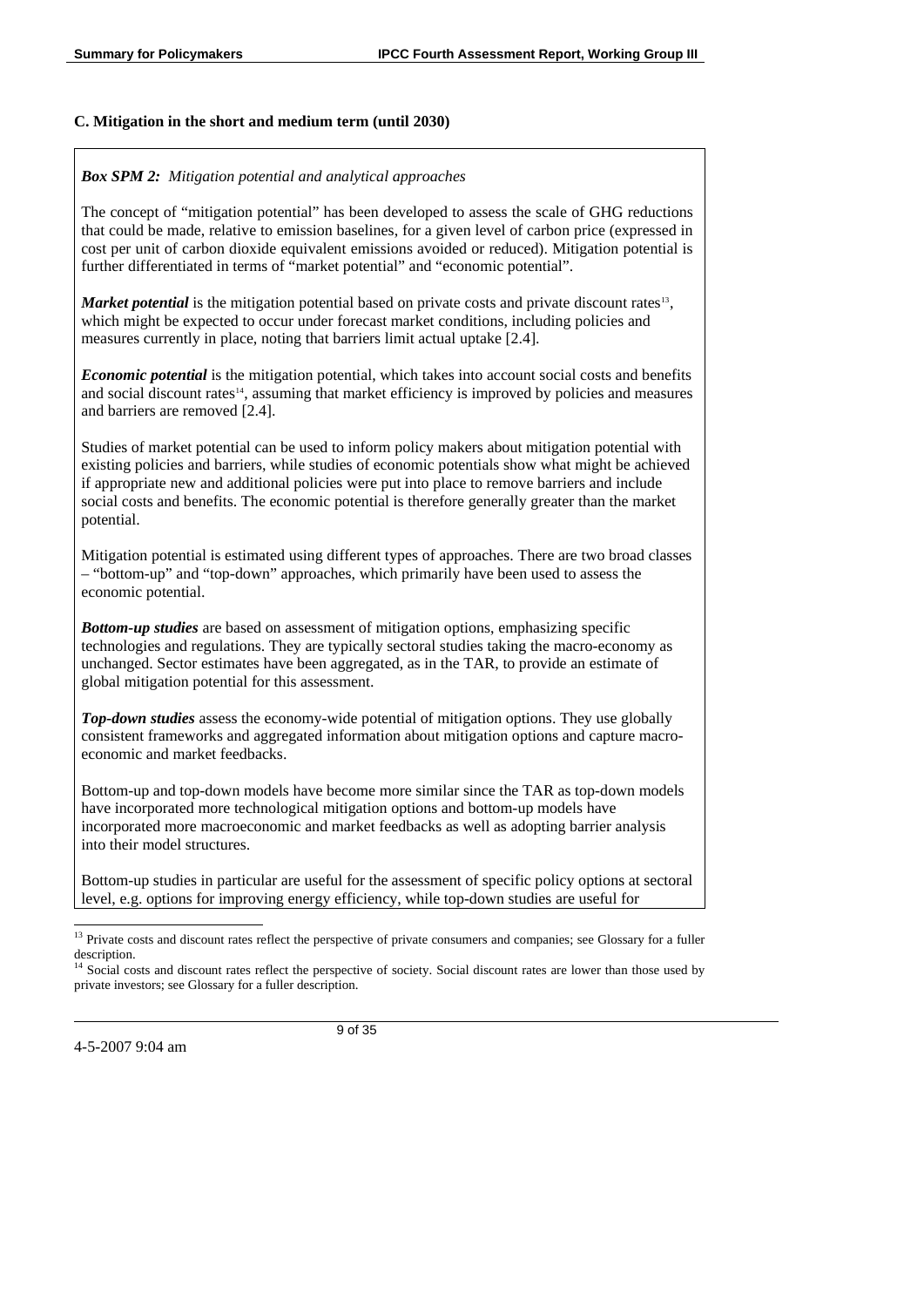assessing cross-sectoral and economy-wide climate change policies, such as carbon taxes and stabilization policies.

However, current bottom-up and top-down studies of economic potential have limitations in considering life-style choices, and in including all externalities such as local air pollution. They have limited representation of some regions, countries, sectors, gases, and barriers. The projected mitigation costs do not take into account potential benefits of avoided climate change.

*Box SPM 3: Assumptions in studies on mitigation portfolios and macro-economic costs* 

Studies on mitigation portfolios and macro-economic costs assessed in this report are based on top-down modelling. Most models use a global least cost approach to mitigation portfolios and with universal emissions trading, assuming transparent markets, no transaction cost, and thus perfect implementation of mitigation measures throughout the  $21<sup>st</sup>$  century. Costs are given for a specific point in time.

Global modelled costs will increase if some regions, sectors (e.g. land-use), options or gases are excluded. Global modelled costs will decrease with lower baselines, use of revenues from carbon taxes and auctioned permits, and if induced technological learning is included. These models do not consider climate benefits and generally also co-benefits of mitigation measures, or equity issues.

**5. Both bottom-up and top-down studies indicate that there is substantial economic potential for the mitigation of global GHG emissions over the coming decades, that could offset the projected growth of global emissions or reduce emissions below current levels** *(high agreement, much evidence).* 

Uncertainties in the estimates are shown as ranges in the tables below to reflect the ranges of baselines, rates of technological change and other factors that are specific to the different approaches. Furthermore, uncertainties also arise from the limited information for global coverage of countries, sectors and gases.

#### **Bottom-up studies:**

• In 2030, the economic potential estimated for this assessment from bottom-up approaches (see Box SPM.2) is presented in Table SPM 1 below and Figure SPM 5A. For reference: emissions in 2000 were equal to  $43$  GtCO<sub>2</sub>-eq. [11.3]:

4-5-2007 9:04 am

 $\overline{a}$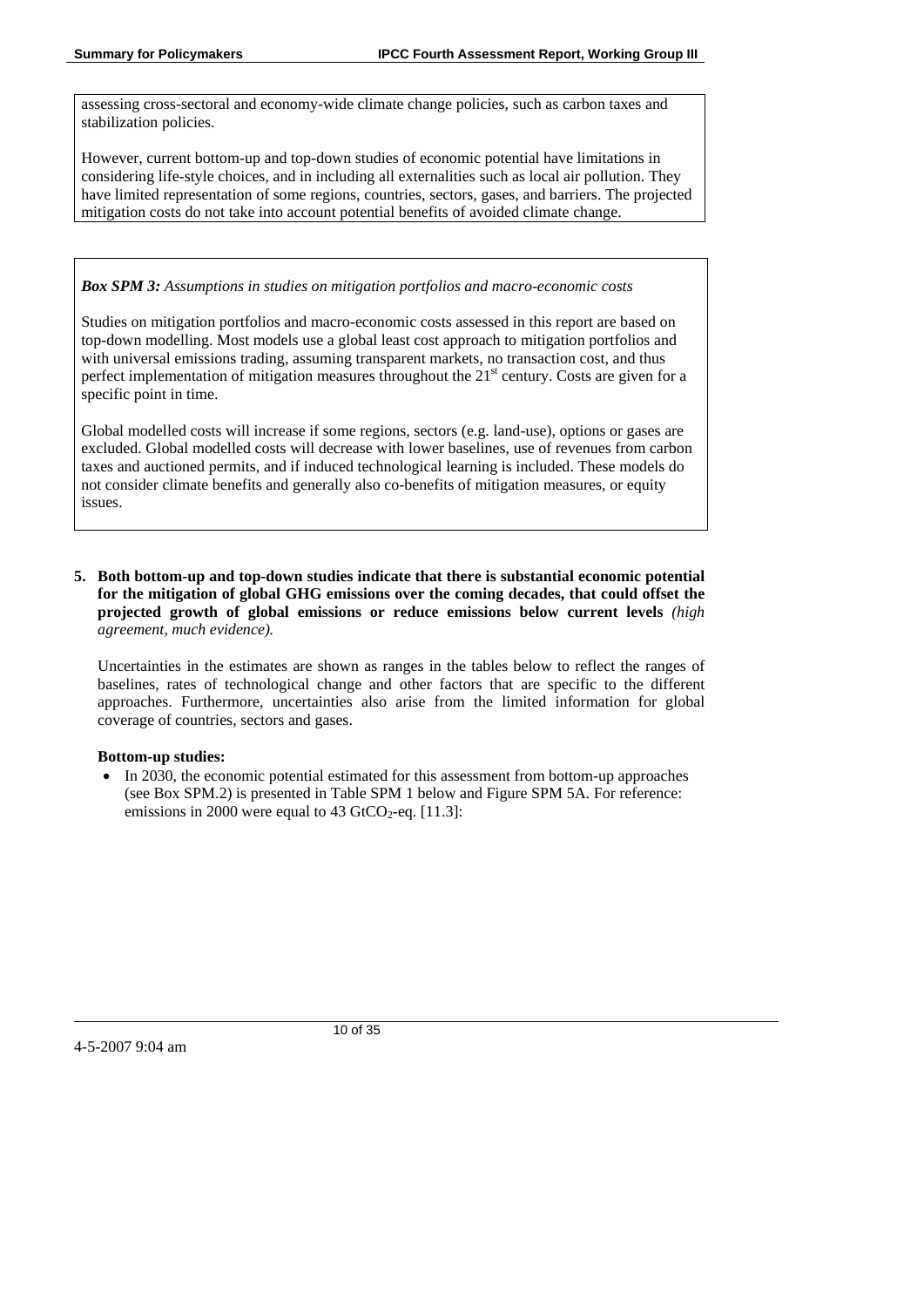| Carbon price    | Economic        | Reduction relative to               | Reduction                            |
|-----------------|-----------------|-------------------------------------|--------------------------------------|
|                 | mitigation      | <b>SRES A1 B</b>                    | relative to                          |
|                 | potential       | $(68 \text{ GtCO}_2\text{- eq/yr})$ | <b>SRES B2</b>                       |
|                 |                 |                                     | $(49 \text{ GtCO}_2 \text{- eq/yr})$ |
| $(US$/tCO2-eq)$ | $(GtCO2-eq/yr)$ | $\%$                                | $\%$                                 |
|                 | $5 - 7$         | $7-10$                              | $10-14$                              |
| 20              | $9 - 17$        | $14 - 25$                           | 19-35                                |
| 50              | $13 - 26$       | 20-38                               | $27 - 52$                            |
| 100             | 16-31           | 23-46                               | $32 - 63$                            |

<span id="page-10-0"></span>*Table SPM 1: Global economic mitigation potential in 2030 estimated from bottom-up studies.* 

- Studies suggest that mitigation opportunities with net negative costs<sup>[15](#page-10-0)</sup> have the potential to reduce emissions by around  $6 \text{ GtCO}_2$ -eq/yr in 2030. Realizing these requires dealing with implementation barriers [11.3].
- No one sector or technology can address the entire mitigation challenge. All assessed sectors contribute to the total (see Figure SPM 6). The technologies with the largest economic potential for the respective sectors are shown in Table SPM.3 [4.3, 4.4, 5.4, 6.5, 7.5, 8.4, 9.4, 10.4].

# **Top-down studies:**

• Top-down studies calculate an emission reduction for 2030 as presented in Table SPM 2 below and Figure SPM 5B. The global economic potentials found in the top-down studies are in line with bottom-up studies (see Box SPM 2), though there are considerable differences at the sectoral level [3.6].

| Carbon price    | Economic        | Reduction relative to               | Reduction                           |
|-----------------|-----------------|-------------------------------------|-------------------------------------|
|                 | potential       | <b>SRES A1 B</b>                    | relative to                         |
|                 |                 | $(68 \text{ GtCO}_2 \text{ eq/yr})$ | <b>SRES B2</b>                      |
|                 | $(GtCO2-eq/yr)$ |                                     | $(49 \text{ GtCO}_2 \text{ eq/yr})$ |
| $(US$/tCO2-eq)$ |                 | $\%$                                | $\%$                                |
| 20              | $9 - 18$        | $13 - 27$                           | 18-37                               |
| 50              | 14-23           | $21 - 34$                           | 29-47                               |
| 100             | 17-26           | $25 - 38$                           | $35 - 53$                           |

*Table SPM.2: Global economic potential in 2030 estimated from top-down studies.* 

• The estimates in Table SPM 2 were derived from stabilization scenarios, i.e., runs towards long-run stabilization of atmospheric GHG concentration [3.6].

4-5-2007 9:04 am

 $\overline{a}$ 

<sup>&</sup>lt;sup>15</sup> In this report, as in the SAR and the TAR, options with net negative costs (no regrets opportunities) are defined as those options whose benefits such as reduced energy costs and reduced emissions of local/regional pollutants equal or exceed their costs to society, excluding the benefits of avoided climate change (see Box SPM 1).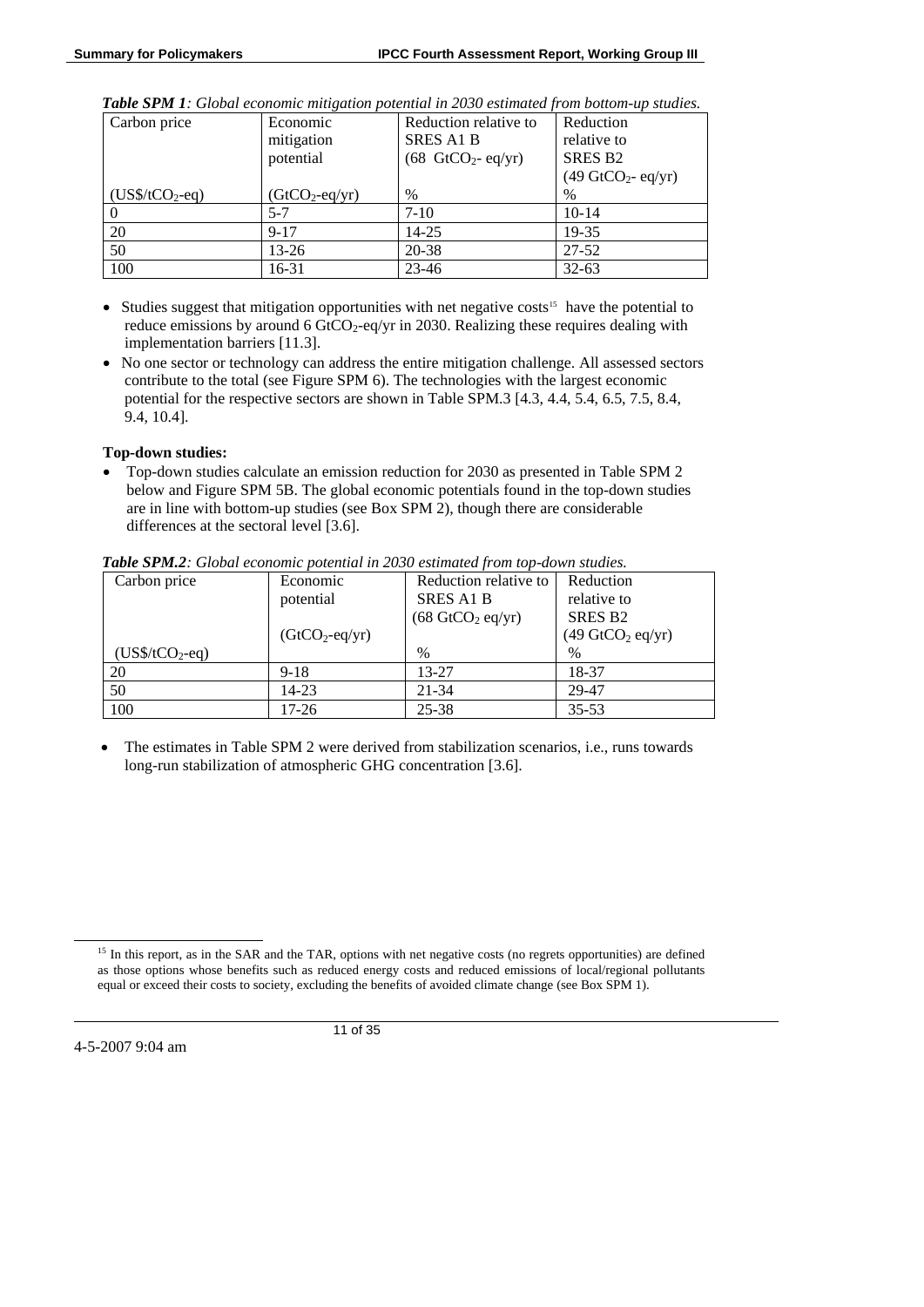



# *Figure SPM 5A: Global economic potential in 2030 estimated from bottom-up studies (data from Table SPM 1)*

# *Figure SPM 5B:*

*Global economic potential in 2030 estimated from top-down studies (data from Table SPM 2)* 

4-5-2007 9:04 am

 $\overline{a}$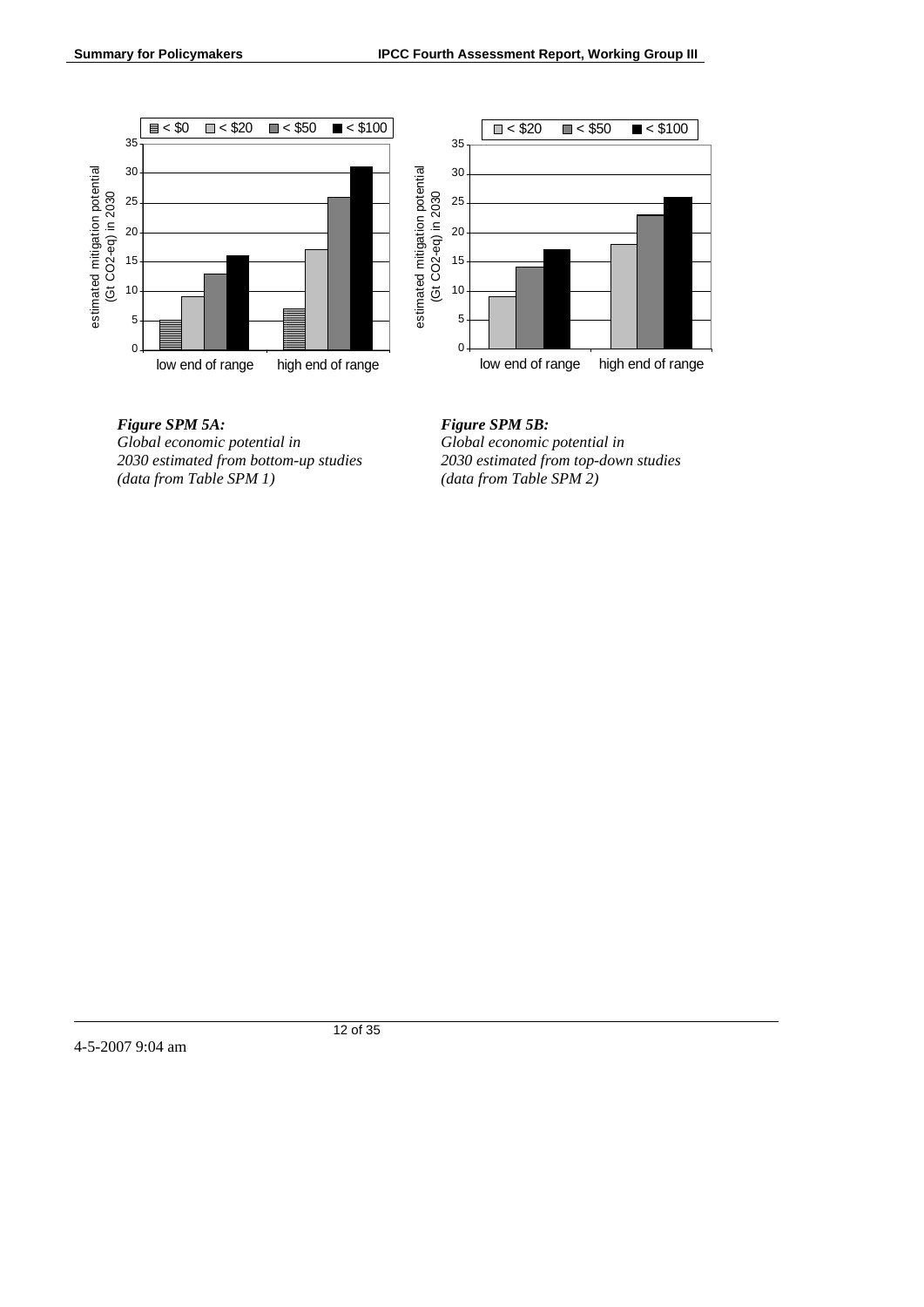| <b>Sector</b>        | Key mitigation technologies and practices currently commercially             | Key mitigation technologies and practices projected to be           |
|----------------------|------------------------------------------------------------------------------|---------------------------------------------------------------------|
|                      | available.                                                                   | commercialized before 2030.                                         |
| <b>Energy Supply</b> | Improved supply and distribution efficiency; fuel switching from coal        | Carbon Capture and Storage (CCS) for gas, biomass and coal-fired    |
| [4.3, 4.4]           | to gas; nuclear power; renewable heat and power (hydropower, solar,          | electricity generating facilities; advanced nuclear power; advanced |
|                      | wind, geothermal and bioenergy); combined heat and power; early              | renewable energy, including tidal and waves energy, concentrating   |
|                      | applications of CCS (e.g. storage of removed $CO2$ from natural gas)         | solar, and solar PV.                                                |
| Transport            | More fuel efficient vehicles; hybrid vehicles; cleaner diesel vehicles;      | Second generation biofuels; higher efficiency aircraft; advanced    |
| [5.4]                | biofuels; modal shifts from road transport to rail and public transport      | electric and hybrid vehicles with more powerful and reliable        |
|                      | systems; non-motorised transport (cycling, walking); land-use and            | batteries                                                           |
|                      | transport planning                                                           |                                                                     |
| <b>Buildings</b>     | Efficient lighting and daylighting; more efficient electrical appliances     | Integrated design of commercial buildings including technologies,   |
| [6.5]                | and heating and cooling devices; improved cook stoves, improved              | such as intelligent meters that provide feedback and control; solar |
|                      | insulation; passive and active solar design for heating and cooling;         | PV integrated in buildings                                          |
|                      | alternative refrigeration fluids, recovery and recycle of fluorinated        |                                                                     |
|                      | gases                                                                        |                                                                     |
| Industry             | More efficient end-use electrical equipment; heat and power recovery;        | Advanced energy efficiency; CCS for cement, ammonia, and iron       |
| [7.5]                | material recycling and substitution; control of non- $CO2$ gas emissions;    | manufacture; inert electrodes for aluminium manufacture             |
|                      | and a wide array of process-specific technologies                            |                                                                     |
| Agriculture          | Improved crop and grazing land management to increase soil carbon            | Improvements of crops yields                                        |
| [8.4]                | storage; restoration of cultivated peaty soils and degraded lands;           |                                                                     |
|                      | improved rice cultivation techniques and livestock and manure                |                                                                     |
|                      | management to reduce CH <sub>4</sub> emissions; improved nitrogen fertilizer |                                                                     |
|                      | application techniques to reduce $N_2O$ emissions; dedicated energy          |                                                                     |
|                      | crops to replace fossil fuel use; improved energy efficiency                 |                                                                     |
| Forestry/forests     | Afforestation; reforestation; forest management; reduced deforestation;      | Tree species improvement to increase biomass productivity and       |
| [9.4]                | harvested wood product management; use of forestry products for              | carbon sequestration. Improved remote sensing technologies for      |
|                      | bioenergy to replace fossil fuel use                                         | analysis of vegetation/soil carbon sequestration potential and      |
|                      |                                                                              | mapping land use change                                             |
| Waste [10.4]         | Landfill methane recovery; waste incineration with energy recovery;          | Biocovers and biofilters to optimize CH <sub>4</sub> oxidation      |
|                      | composting of organic waste; controlled waste water treatment;               |                                                                     |
|                      | recycling and waste minimization                                             |                                                                     |

*Table SPM 3: Key mitigation technologies and practices by sector. Sectors and technologies are listed in no particular order. Non-technological practices, such as lifestyle changes, which are cross-cutting, are not included in this table (but are addressed in paragraph 7 in this SPM).* 

13 of 35

4-5-2007 9:04 am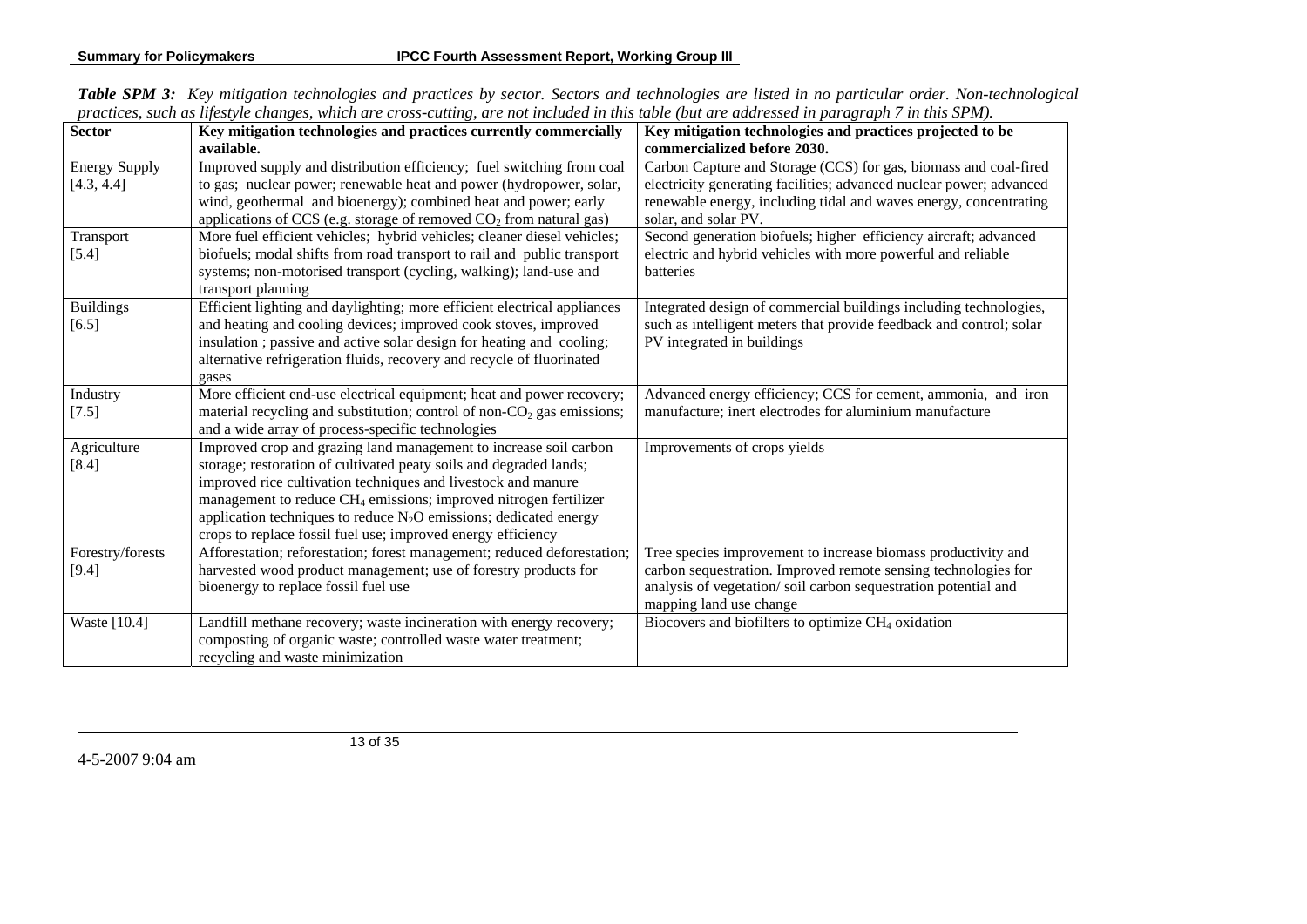

*Figure SPM 6: Estimated sectoral economic potential for global mitigation for different regions as a function of carbon price in 2030 from bottom-up studies, compared to the respective baselines assumed in the sector assessments. A full explanation of the derivation* 

5 *of this figure is found in 11.3.* 

*Notes:* 

- *1. The ranges for global economic potentials as assessed in each sector are shown by vertical lines. The ranges are based on end-use allocations of emissions, meaning that*
- 10 *emissions of electricity use are counted towards the end-use sectors and not to the energy supply sector.* 
	- *2. The estimated potentials have been constrained by the availability of studies particularly at high carbon price levels.*
	- *3. . Sectors used different baselines. For industry the SRES B2 baseline was taken, for*
- 15 *energy supply and transport the WEO 2004 baseline was used; the building sector is based on a baseline in between SRES B2 and A1B; for waste, SRES A1B driving forces were used to construct a waste specific baseline, agriculture and forestry used baselines that mostly used B2 driving forces.*
- 20 *4. Only global totals for transport are shown because international aviation is included [5.4].* 
	- **5.** *Categories excluded are: non-CO<sub>2</sub> emissions in buildings and transport, part of material efficiency options, heat production and cogeneration in energy supply, heavy duty vehicles, shipping and high-occupancy passenger transport, most high-cost options for buildings, wastewater treatment, emission reduction from coal mines and gas pipelines,*
- 25 *fluorinated gases from energy supply and transport. The underestimation of the total economic potential from these emissions is of the order of 10-15%.*

 $\overline{a}$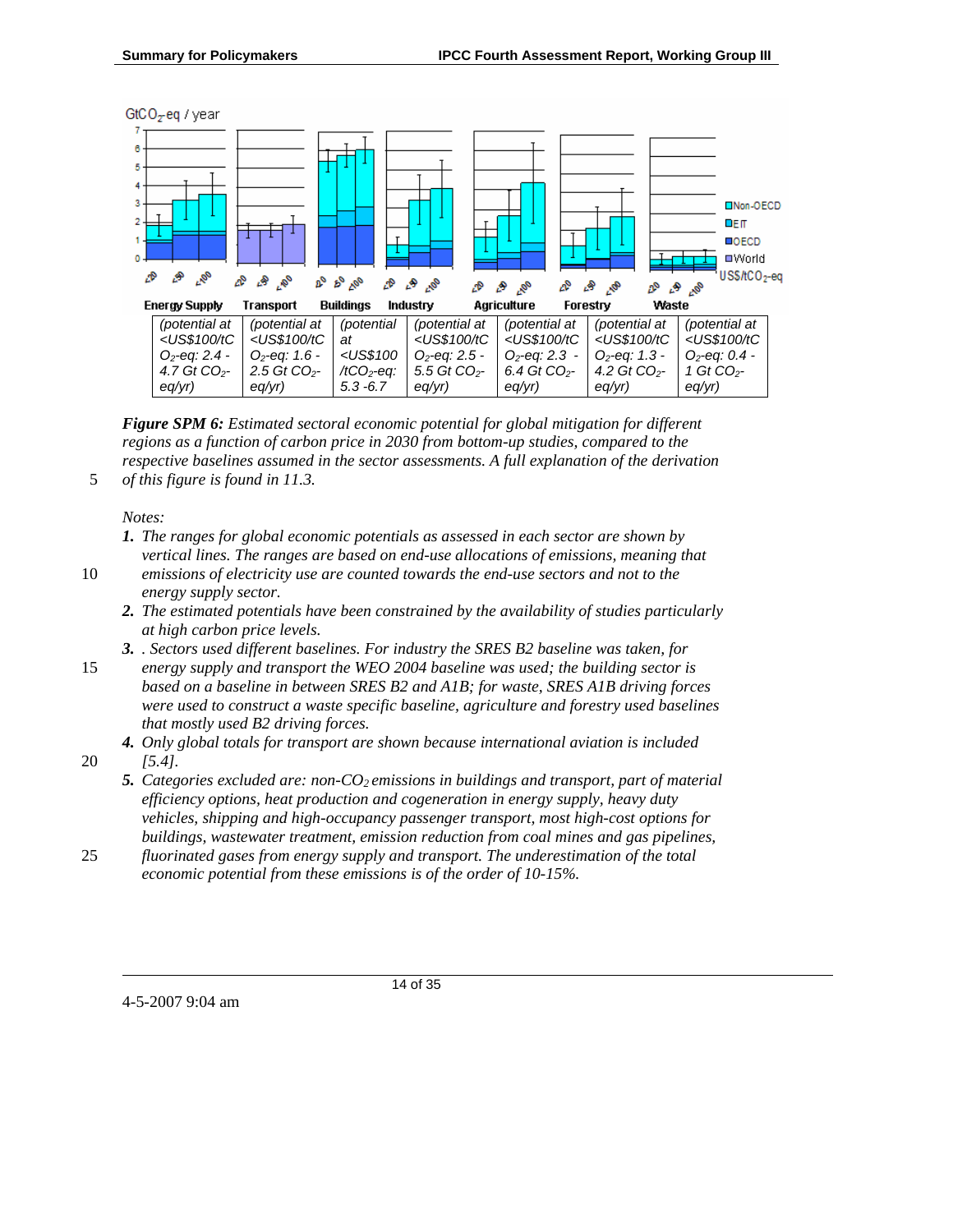<span id="page-14-0"></span>**6. In 2030 macro-economic costs for multi-gas mitigation, consistent with emissions trajectories towards stabilization between 445 and 710 ppm CO2-eq, are estimated at between a 3% decrease of global GDP and a small increase, compared to the baseline (see Table SPM.4). However, regional costs may differ significantly from** 

5 **global averages** (*high agreement, medium evidence)* **(see Box SPM.3 for the methodologies and assumptions of these results).** 

• The majority of studies conclude that reduction of GDP relative to the GDP baseline increases with the stringency of the stabilization target.

<span id="page-14-1"></span>10 *Table SPM.4: Estimated global macro-economic costs in 2030[16](#page-14-0) for least-cost trajectories towards different long-term stabilization levels.[17](#page-14-0), [18](#page-14-0)* 

| Stabilization levels<br>$(ppm CO2-eq)$ | Median<br>GDP reduction <sup>19</sup> $(\%)$ | Range of GDP reduction<br>19, 20(96) | Reduction of average<br>annual GDP growth rates<br>(percentage points)<br>19.21 |
|----------------------------------------|----------------------------------------------|--------------------------------------|---------------------------------------------------------------------------------|
| 590-710                                | 0.2                                          | $-0.6 - 1.2$                         | ${}_{< 0.06}$                                                                   |
| 535-590                                | 0.6                                          | $0.2 - 2.5$                          | < 0.1                                                                           |
| 445-535 <sup>22</sup>                  | Not available                                |                                      | < 0.12                                                                          |

• Depending on the existing tax system and spending of the revenues, modelling studies indicate that costs may be substantially lower under the assumption that revenues from carbon taxes or auctioned permits under an emission trading system are used to promote low-carbon technologies or reform of existing taxes [11.4].

• Studies that assume the possibility that climate change policy induces enhanced technological change also give lower costs. However, this may require higher upfront investment in order to achieve costs reductions thereafter [3.3, 3.4, 11.4, 11.5, 11.6].

• Although most models show GDP losses, some show GDP gains because they assume that baselines are non-optimal and mitigation policies improve market efficiencies, or they assume that more technological change may be induced by mitigation policies. Examples of market inefficiencies include unemployed resources, distortionary taxes and/or subsidies [3.3, 11.4].

25

15

20

• A multi-gas approach and inclusion of carbon sinks generally reduces costs substantially compared to  $CO<sub>2</sub>$  emission abatement only.

 $\overline{a}$ 

<u>.</u>

<sup>&</sup>lt;sup>16</sup> For a given stabilization level, GDP reduction would increase over time in most models after 2030. Longterm costs also become more uncertain. [Figure 3.25]

<sup>&</sup>lt;sup>17</sup> Results based on studies using various baselines.

<sup>&</sup>lt;sup>18</sup> Studies vary in terms of the point in time stabilization is achieved; generally this is in 2100 or later.

<sup>&</sup>lt;sup>19</sup> This is global GDP based market exchange rates.<br><sup>20</sup> The median and the 10<sup>th</sup> and 90<sup>th</sup> percentile range of the analyzed data are given.

<sup>&</sup>lt;sup>21</sup> The calculation of the reduction of the annual growth rate is based on the average reduction during the period till 2030 that would result in the indicated GDP decrease in 2030.

The number of studies that report GDP results is relatively small and they generally use low baselines.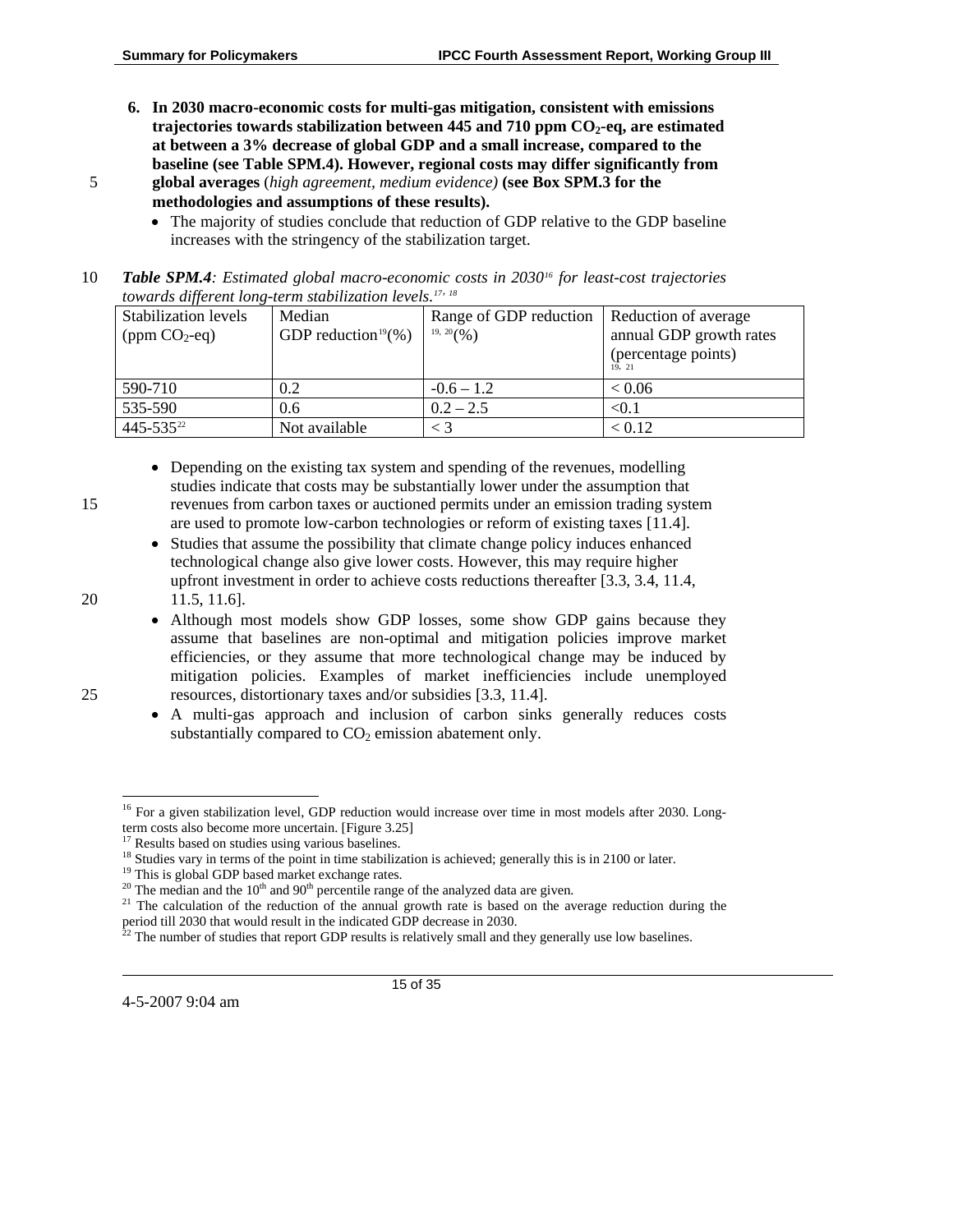<span id="page-15-0"></span>• Regional costs are largely dependent on the assumed stabilization level and baseline scenario. The allocation regime is also important, but for most countries to a lesser extent than the stabilization level [11.4, 13.3].

5 **7. Changes in lifestyle and behaviour patterns can contribute to climate change mitigation across all sectors. Management practices can also have a positive role.**  *(high agreement, medium evidence)* 

- Lifestyle changes can reduce GHG emissions. Changes in lifestyles and consumption patterns that emphasize resource conservation can contribute to developing a low-carbon economy that is both equitable and sustainable [4.1, 6.7].
	- Education and training programmes can help overcome barriers to the market acceptance of energy efficiency, particularly in combination with other measures [Table 6.6].
- 15 • Changes in occupant behaviour, cultural patterns and consumer choice and use of technologies can result in considerable reduction in  $CO<sub>2</sub>$  emissions related to energy use in buildings [6.7].
	- Transport Demand Management, which includes urban planning (that can reduce the demand for travel) and provision of information and educational techniques (that can reduce car usage and lead to an efficient driving style) can support GHG mitigation [5.1].
	- In industry, management tools that include staff training, reward systems, regular feedback, documentation of existing practices can help overcome industrial organization barriers, reduce energy use, and GHG emissions [7.3].

# 25

35

40

20

10

- **8. While studies use different methodologies, in all analyzed world regions near-term health co-benefits from reduced air pollution as a result of actions to reduce GHG emissions can be substantial and may offset a substantial fraction of mitigation costs** *(high agreement, much evidence).*
- 30 • Including co-benefits other than health, such as increased energy security, and increased agricultural production and reduced pressure on natural ecosystems, due to decreased tropospheric ozone concentrations, would further enhance cost savings [11.8].
	- Integrating air pollution abatement and climate change mitigation policies offers potentially large cost reductions compared to treating those policies in isolation [11.8].
	- **9. Literature since TAR confirms that there may be effects from Annex I countries action on the global economy and global emissions, although the scale of carbon leakage remains uncertain** *(high agreement, medium evidence).*
		- Fossil fuel exporting nations (in both Annex I and non-Annex I countries) may expect, as indicated in  $TAR^{23}$  $TAR^{23}$  $TAR^{23}$ , lower demand and prices and lower GDP growth due

16 of 35

4-5-2007 9:04 am

 $\overline{a}$ 

<sup>-</sup><sup>23</sup> See TAR WG III (2001) SPM paragraph 16.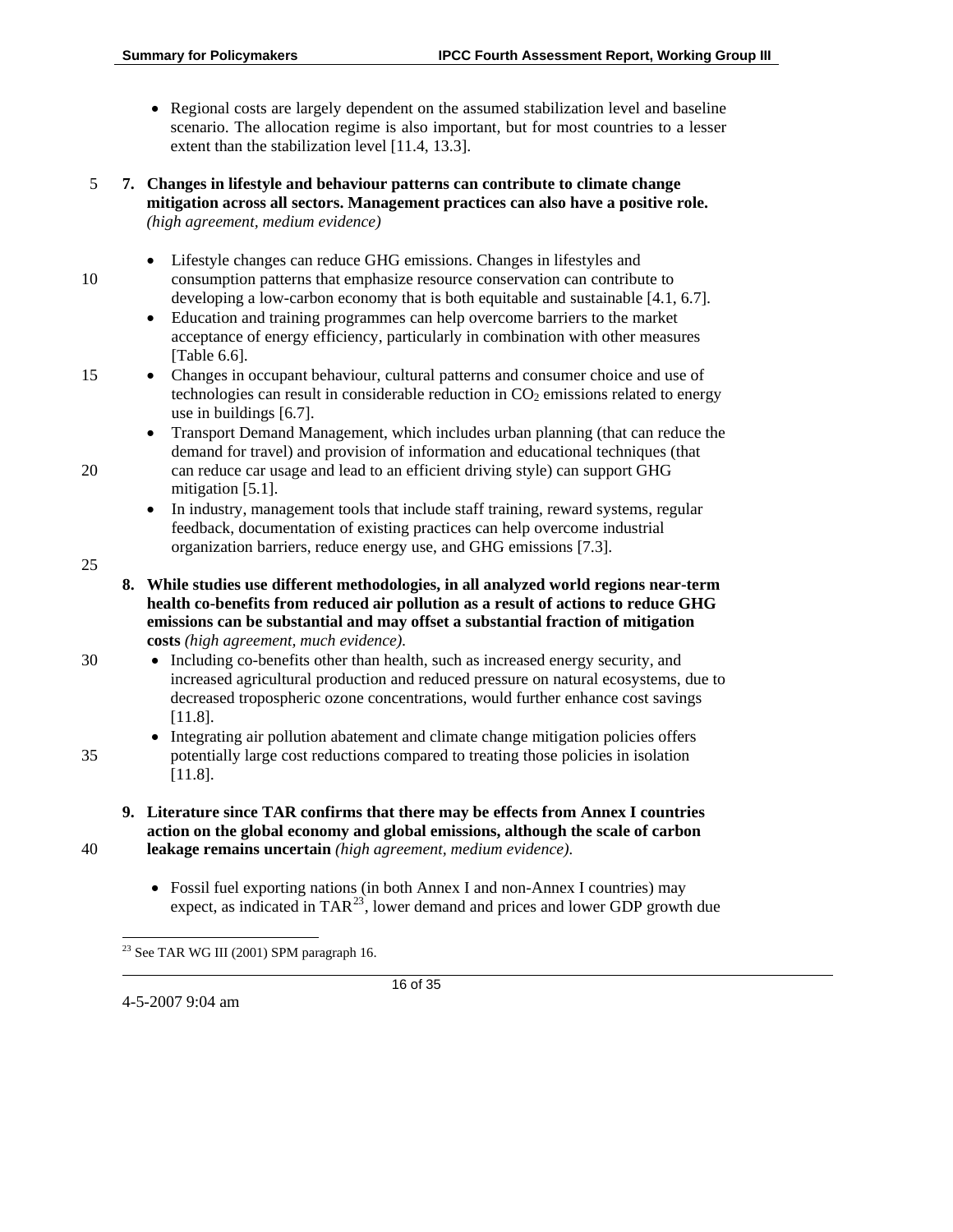to mitigation policies. The extent of this spill over $^{24}$  $^{24}$  $^{24}$  depends strongly on assumptions related to policy decisions and oil market conditions [11.7].

- <span id="page-16-0"></span>• Critical uncertainties remain in the assessment of carbon leakage<sup>[25](#page-16-0)</sup>. Most equilibrium modelling support the conclusion in the TAR of economy-wide leakage from Kyoto action in the order of 5-20%, which would be less if competitive low
	- emissions technologies were effectively diffused [11.7] .
- **10. New energy infrastructure investments in developing countries, upgrades of energy infrastructure in industrialized countries, and policies that promote energy**
- 10 **security, can, in many cases, create opportunities to achieve GHG emission reductions compared to baseline scenarios. Additional co-benefits are countryspecific but often include air pollution abatement, balance of trade improvement, provision of modern energy services to rural areas and employment** *(high agreement, much evidence).*
- 15 20 • Future energy infrastructure investment decisions, expected to total over 20 trillion US\$[26](#page-16-0) between now and 2030, will have long term impacts on GHG emissions, because of the long life-times of energy plants and other infrastructure capital stock. The widespread diffusion of low-carbon technologies may take many decades, even if early investments in these technologies are made attractive. Initial estimates show that returning global energy-related  $CO<sub>2</sub>$  emissions to 2005 levels by 2030 would require a large shift in the pattern of investment, although the net additional
	- investment required ranges from negligible to 5-10% [4.1, 4.4, 11.6].
		- It is often more cost-effective to invest in end-use energy efficiency improvement than in increasing energy supply to satisfy demand for energy services. Efficiency improvement has a positive effect on energy security, local and regional air pollution abatement, and employment [4.2, 4.3, 6.5, 7.7, 11.3, 11.8].
		- Renewable energy generally has a positive effect on energy security, employment and on air quality. Given costs relative to other supply options, renewable electricity, which accounted for 18% of the electricity supply in 2005, can have a 30-35% share of the total electricity supply in 2030 at carbon prices up to 50 US\$/tCO<sub>2</sub>-eq [4.3,
			- 4.4, 11.3, 11.6, 11.8].
		- The higher the market prices of fossil fuels, the more low-carbon alternatives will be competitive, although price volatility will be a disincentive for investors. Higher priced conventional oil resources, on the other hand, may be replaced by high carbon
	- alternatives such as from oil sands, oil shales, heavy oils, and synthetic fuels from coal and gas, leading to increasing GHG emissions, unless production plants are equipped with CCS [4.2, 4.3, 4.4, 4.5].
		- Given costs relative to other supply options, nuclear power, which accounted for 16% of the electricity supply in 2005, can have an 18% share of the total electricity

 $\overline{a}$ 

-



25

30

<sup>24</sup> Spill over effects of mitigation in a cross-sectoral perspective are the effects of mitigation policies and measures in one country or group of countries on sectors in other countries.

<sup>&</sup>lt;sup>25</sup> Carbon leakage is defined as the increase in  $CO<sub>2</sub>$  emissions outside the countries taking domestic mitigation action divided by the reduction in the emissions of these countries.

<sup>&</sup>lt;sup>26</sup> 20 trillion = 20000 billion =  $20*10^{12}$ .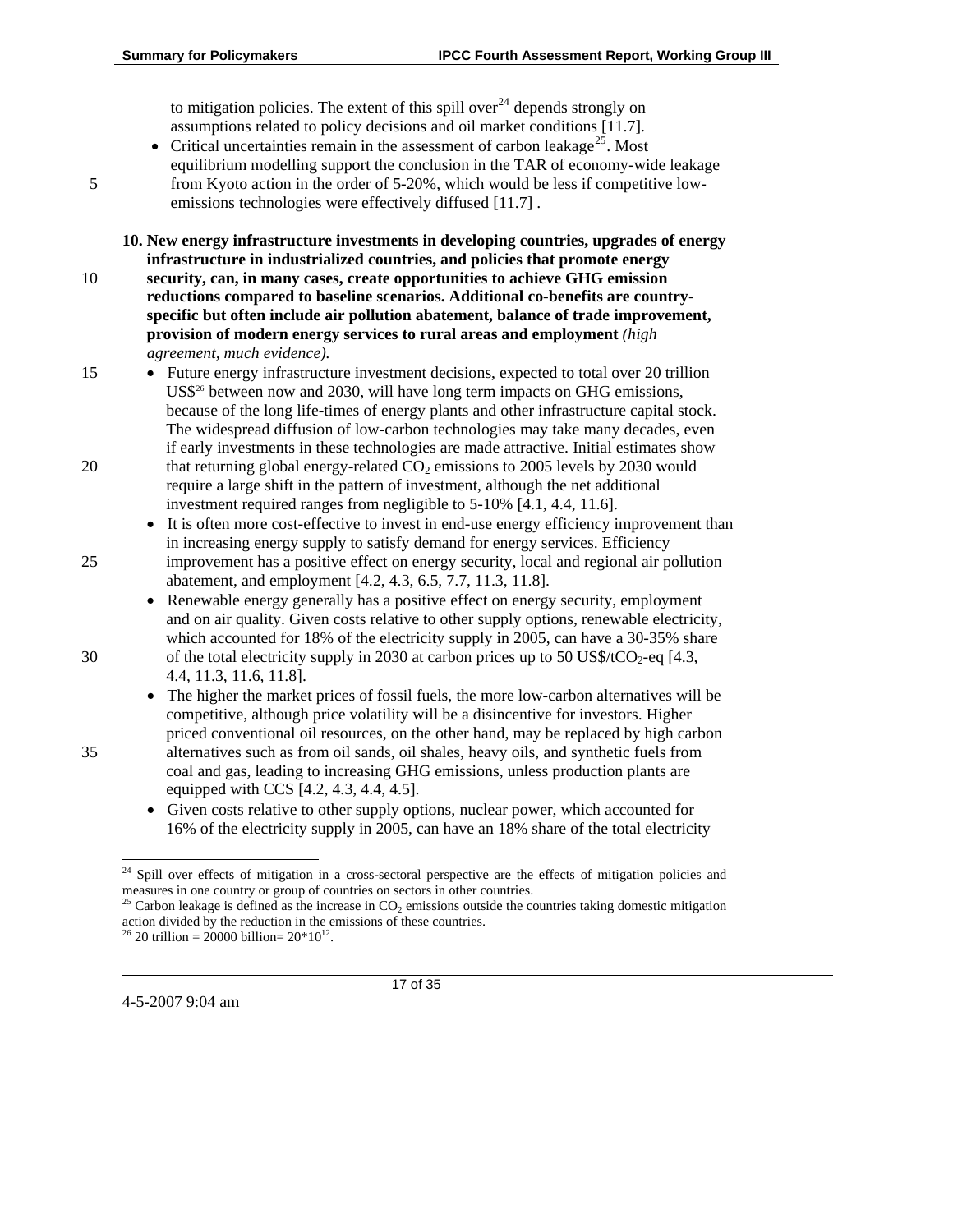<span id="page-17-0"></span>supply in 2030 at carbon prices up to 50  $\text{US\%/tCO}_2$ -eq, but safety, weapons proliferation and waste remain as constraints  $[4.2, 4.3, 4.4]^{27}$  $[4.2, 4.3, 4.4]^{27}$  $[4.2, 4.3, 4.4]^{27}$ .

- CCS in underground geological formations is a new technology with the potential to make an important contribution to mitigation by 2030. Technical, economic and regulatory developments will affect the actual contribution [4.3, 4.4].
- 5

**11. There are multiple mitigation options in the transport secto[r28](#page-17-0), but their effect may be counteracted by growth in the sector. Mitigation options are faced with many barriers, such as consumer preferences and lack of policy frameworks** *(medium* 

10 *agreement, medium evidence).*

> • Improved vehicle efficiency measures, leading to fuel savings, in many cases have net benefits (at least for light-duty vehicles), but the market potential is much lower than the economic potential due to the influence of other consumer considerations, such as performance and size. There is not enough information to assess the

- 15 mitigation potential for heavy-duty vehicles. Market forces alone, including rising fuel costs, are therefore not expected to lead to significant emission reductions [5.3, 5.4].
	- Biofuels might play an important role in addressing GHG emissions in the transport sector, depending on their production pathway. Biofuels used as gasoline and diesel
	- fuel additives/substitutes are projected to grow to 3% of total transport energy demand in the baseline in 2030. This could increase to about 5-10%, depending on future oil and carbon prices, improvements in vehicle efficiency and the success of technologies to utilise cellulose biomass [5.3, 5.4].
		- Modal shifts from road to rail and inland waterway shipping and from lowoccupancy to high-occupancy passenger transportation<sup>29</sup>, as well as land-use, urban planning and non-motorized transport offer opportunities for GHG mitigation, depending on local conditions and policies [5.3, 5.5].
		- Medium term mitigation potential for  $CO<sub>2</sub>$  emissions from the aviation sector can come from improved fuel efficiency, which can be achieved through a variety of means, including technology, operations and air traffic management. However, such improvements are expected to only partially offset the growth of aviation emissions. Total mitigation potential in the sector would also need to account for non- $CO<sub>2</sub>$ climate impacts of aviation emissions [5.3, 5.4].
		- Realizing emissions reductions in the transport sector is often a co-benefit of addressing traffic congestion, air quality and energy security [5.5].
		- **12. Energy efficiency options for new and existing buildings could considerably reduce CO2 emissions with net economic benefit. Many barriers exist against tapping this potential, but there are also large co-benefits** *(high agreement, much evidence)*.
	- By 2030, about 30% of the projected GHG emissions in the building sector can be avoided with net economic benefit [6.4, 6.5].

 $\overline{a}$ 

<u>.</u>

18 of 35

25

20

- 30
- 35

 $27$  Austria could not agree with this statement.

<sup>&</sup>lt;sup>28</sup> See Table SPM.1 and Figure SPM.6.

 $29$  Including rail, road and marine mass transit and carpooling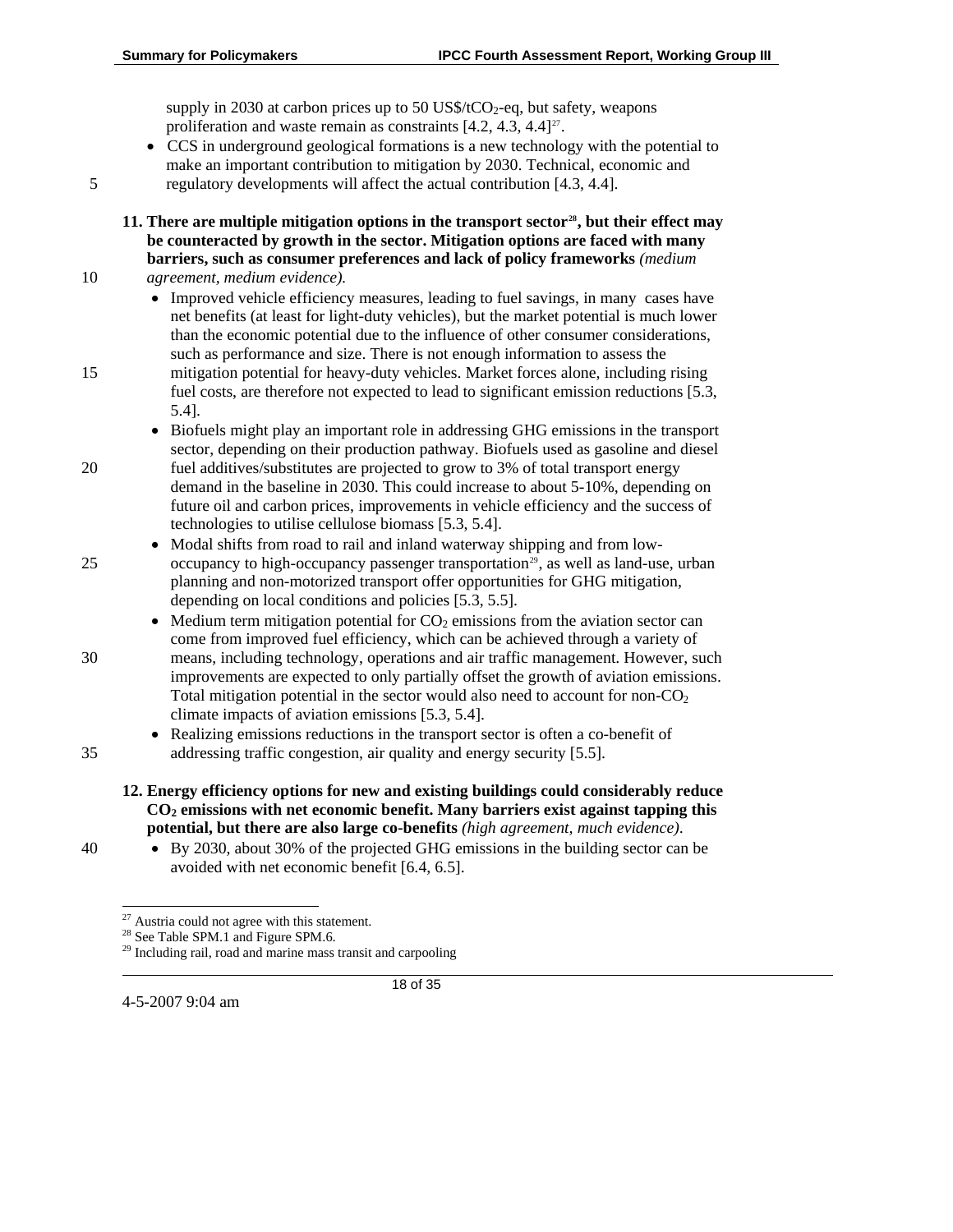- Energy efficient buildings, while limiting the growth of  $CO<sub>2</sub>$  emissions, can also improve indoor and outdoor air quality, improve social welfare and enhance energy security [6.6, 6.7].
- Opportunities for realising GHG reductions in the building sector exist worldwide. However, multiple barriers make it difficult to realise this potential. These barriers include availability of technology, financing, poverty, higher costs of reliable information, limitations inherent in building designs and an appropriate portfolio of policies and programs [6.7, 6.8].
- The magnitude of the above barriers is higher in the developing countries and this makes it more difficult for them to achieve the GHG reduction potential of the building sector [6.7].

# **13. The economic potential in the industrial sector is predominantly located in energy intensive industries. Full use of available mitigation options is not being made in**

**either industrialized or developing nations** (*high agreement, much evidence*).

- Many industrial facilities in developing countries are new and include the latest technology with the lowest specific emissions. However, many older, inefficient facilities remain in both industrialized and developing countries. Upgrading these facilities can deliver significant emission reductions [7.1, 7.3, 7.4].
- 20 • The slow rate of capital stock turnover, lack of financial and technical resources, and limitations in the ability of firms, particularly small and medium-sized enterprises, to access and absorb technological information are key barriers to full use of available mitigation options [7.6].
- 25 **14. Agricultural practices collectively can make a significant contribution at low cost to increasing soil carbon sinks, to GHG emission reductions, and by contributing biomass feedstocks for energy use** *(medium agreement, medium evidence)***.** 
	- A large proportion of the mitigation potential of agriculture (excluding bioenergy) arises from soil carbon sequestration, which has strong synergies with sustainable agriculture and generally reduces vulnerability to climate change [8.4, 8.5, 8.8].
	- Stored soil carbon may be vulnerable to loss through both land management change and climate change [8.10].
	- Considerable mitigation potential is also available from reductions in methane and nitrous oxide emissions in some agricultural systems [8.4, 8.5].
	- There is no universally applicable list of mitigation practices; practices need to be evaluated for individual agricultural systems and settings [8.4].
		- Biomass from agricultural residues and dedicated energy crops can be an important bioenergy feedstock, but its contribution to mitigation depends on demand for bioenergy from transport and energy supply, on water availability, and on
- 40 requirements of land for food and fibre production. Widespread use of agricultural land for biomass production for energy may compete with other land uses and can have positive and negative environmental impacts and implications for food security [8.4, 8.8].

 $\overline{a}$ 

19 of 35

15

10

5

35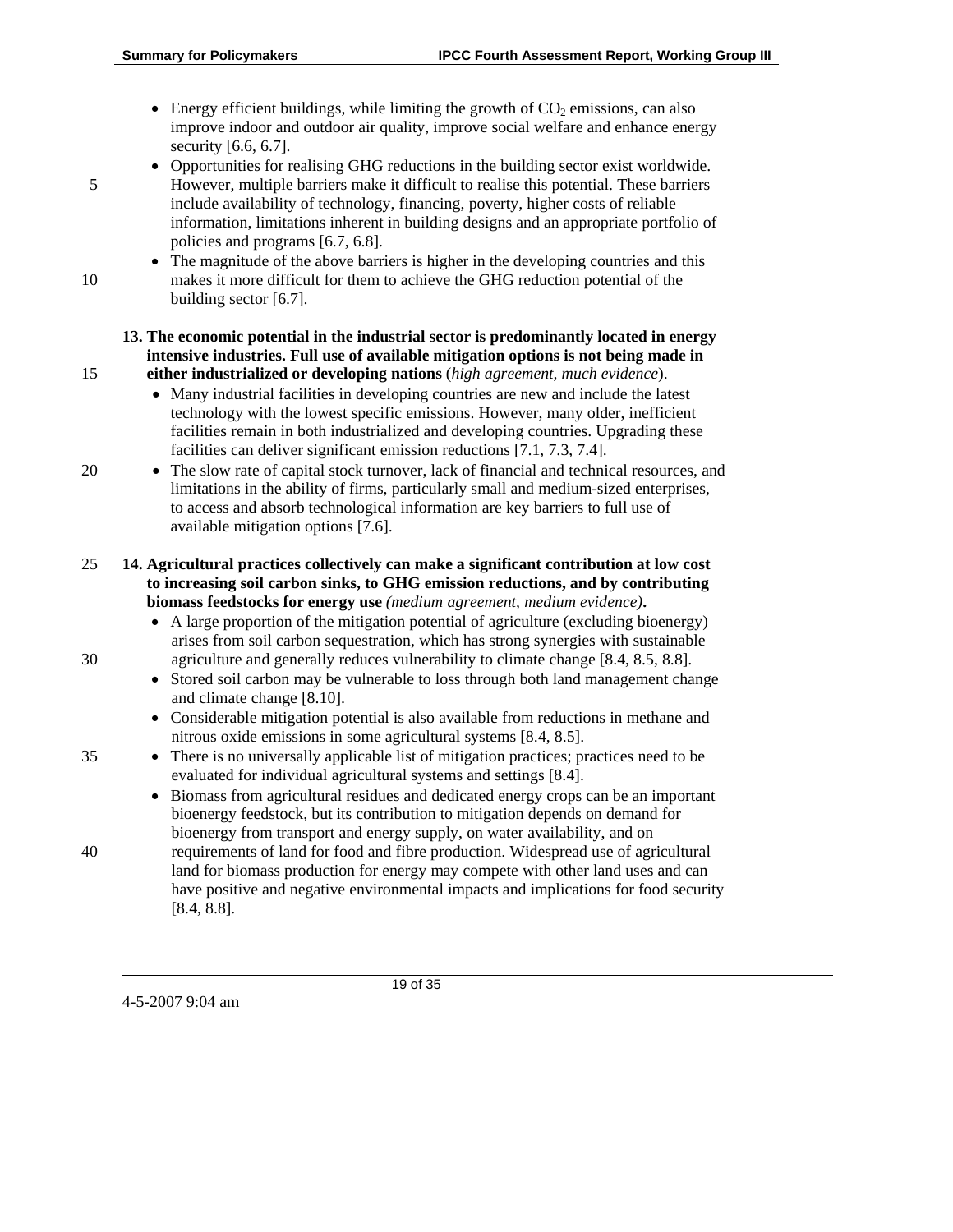- <span id="page-19-0"></span>**15. Forest-related mitigation activities can considerably reduce emissions from sources**  and increase CO<sub>2</sub> removals by sinks at low costs, and can be designed to create **synergies with adaptation and sustainable development** *(high agreement, much evidence)[30](#page-19-0).*
	- About 65% of the total mitigation potential (up to  $100 \text{ US}$ \$/tCO<sub>2</sub>-eq) is located in the tropics and about 50% of the total could be achieved by reducing emissions from deforestation [9.4].
	- Climate change can affect the mitigation potential of the forest sector (i.e., native and planted forests) and is expected to be different for different regions and subregions, both in magnitude and direction [9.5].
	- Forest-related mitigation options can be designed and implemented to be compatible with adaptation, and can have substantial co-benefits in terms of employment, income generation, biodiversity and watershed conservation, renewable energy supply and poverty alleviation [9.5, 9.6, 9.7].
- 15 **16. Post-consumer waste[31](#page-19-0) is a small contributor to global GHG emissions[32](#page-19-0) (<5%), but the waste sector can positively contribute to GHG mitigation at low cost and promote sustainable development** *(high agreement, much evidence).*
	- Existing waste management practices can provide effective mitigation of GHG emissions from this sector: a wide range of mature, environmentally effective technologies are commercially available to mitigate emissions and provide cobenefits for improved public health and safety, soil protection and pollution prevention, and local energy supply [10.3, 10.4, 10.5].
		- Waste minimization and recycling provide important indirect mitigation benefits through the conservation of energy and materials [10.4].
		- Lack of local capital is a key constraint for waste and wastewater management in developing countries and countries with economies in transition. Lack of expertise on sustainable technology is also an important barrier [10.6].
- 30 **17. Geo-engineering options, such as ocean fertilization to remove CO**2 **directly from the atmosphere, or blocking sunlight by bringing material into the upper atmosphere, remain largely speculative and unproven, and with the risk of unknown side-effects. Reliable cost estimates for these options have not been published** *(medium agreement, limited evidence)* [11.2].

4-5-2007 9:04 am

 $\overline{a}$ 

-

20 of 35

5

10

25

 $30$  Tuvalu noted difficulties with the reference to "low costs" as Chapter 9, page 15 of the WG III report states that: "the cost of forest mitigation projects rise significantly when opportunity costs of land are taken into account".

<sup>&</sup>lt;sup>31</sup> Industrial waste is covered in the industry sector.

 $32$  GHGs from waste include landfill and wastewater methane, wastewater N<sub>2</sub>O, and CO<sub>2</sub> from incineration of fossil carbon.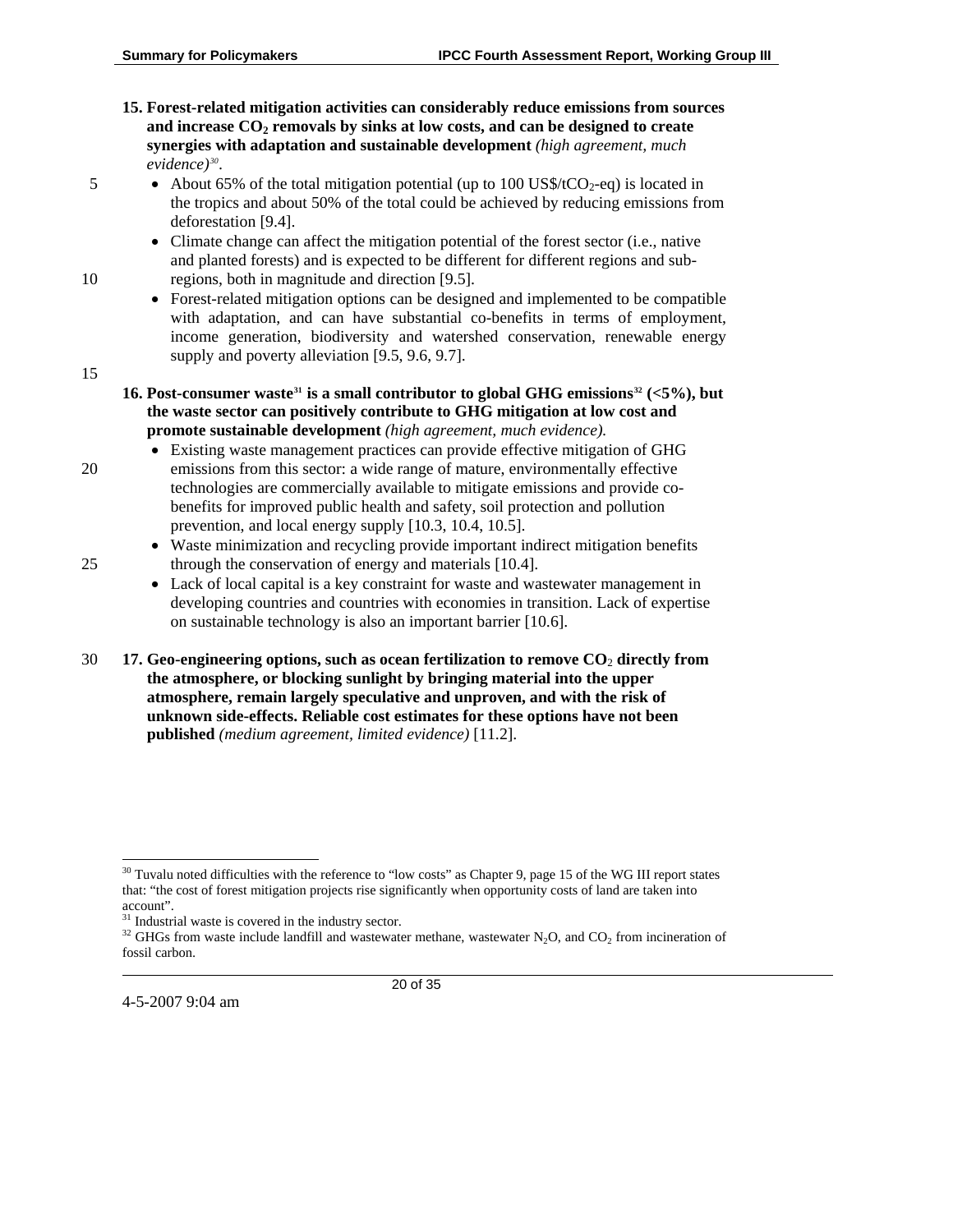# <span id="page-20-1"></span>**D. Mitigation in the long term (after 2030)**

- <span id="page-20-0"></span>**18. In order to stabilize the concentration of GHGs in the atmosphere, emissions would need to peak and decline thereafter. The lower the stabilization level, the more**
- 5 **quickly this peak and decline would need to occur. Mitigation efforts over the next two to three decades will have a large impact on opportunities to achieve lower stabilization levels (see Table SPM.5, and Figure SPM. 8)[33](#page-20-1)** (*high agreement, much evidence*).
- 10 • Recent studies using multi-gas reduction have explored lower stabilization levels than reported in TAR.
	- Assessed studies contain a range of emissions profiles for achieving stabilization of GHG concentrations<sup>[34](#page-20-1)</sup>. Most of these studies used a least cost approach and include both early and delayed emission reductions (Figure SPM.7) [Box SPM 2]. Table
- 15 20 SPM.5 summarizes the required emissions levels for different groups of stabilization concentrations and the associated equilibrium global mean temperature increase<sup>[35](#page-20-1)</sup>, using the 'best estimate' of climate sensitivity (see also Figure SPM.8 for the likely range of uncertainty)<sup>[36](#page-20-1)</sup>. Stabilization at lower concentration and related equilibrium temperature levels advances the date when emissions need to peak, and requires greater emissions reductions by 2050.

 $\overline{a}$ 

-

<sup>&</sup>lt;sup>33</sup> Paragraph 2A addresses historical GHG emissions since pre-industrial times.

<sup>&</sup>lt;sup>34</sup> Studies vary in terms of the point in time stabilization is achieved; generally this is around 2100 or later.

<sup>&</sup>lt;sup>35</sup> The information on global mean temperature is taken from the AR4 WGI report, chapter 10.8. These temperatures are reached well after concentrations are stabilized.

<sup>&</sup>lt;sup>36</sup> The equilibrium climate sensitivity is a measure of the climate system response to sustained radiative forcing. It is not a projection but is defined as the global average surface warming following a doubling of carbon dioxide concentrations [AR4 WGI SPM].

<sup>21</sup> of 35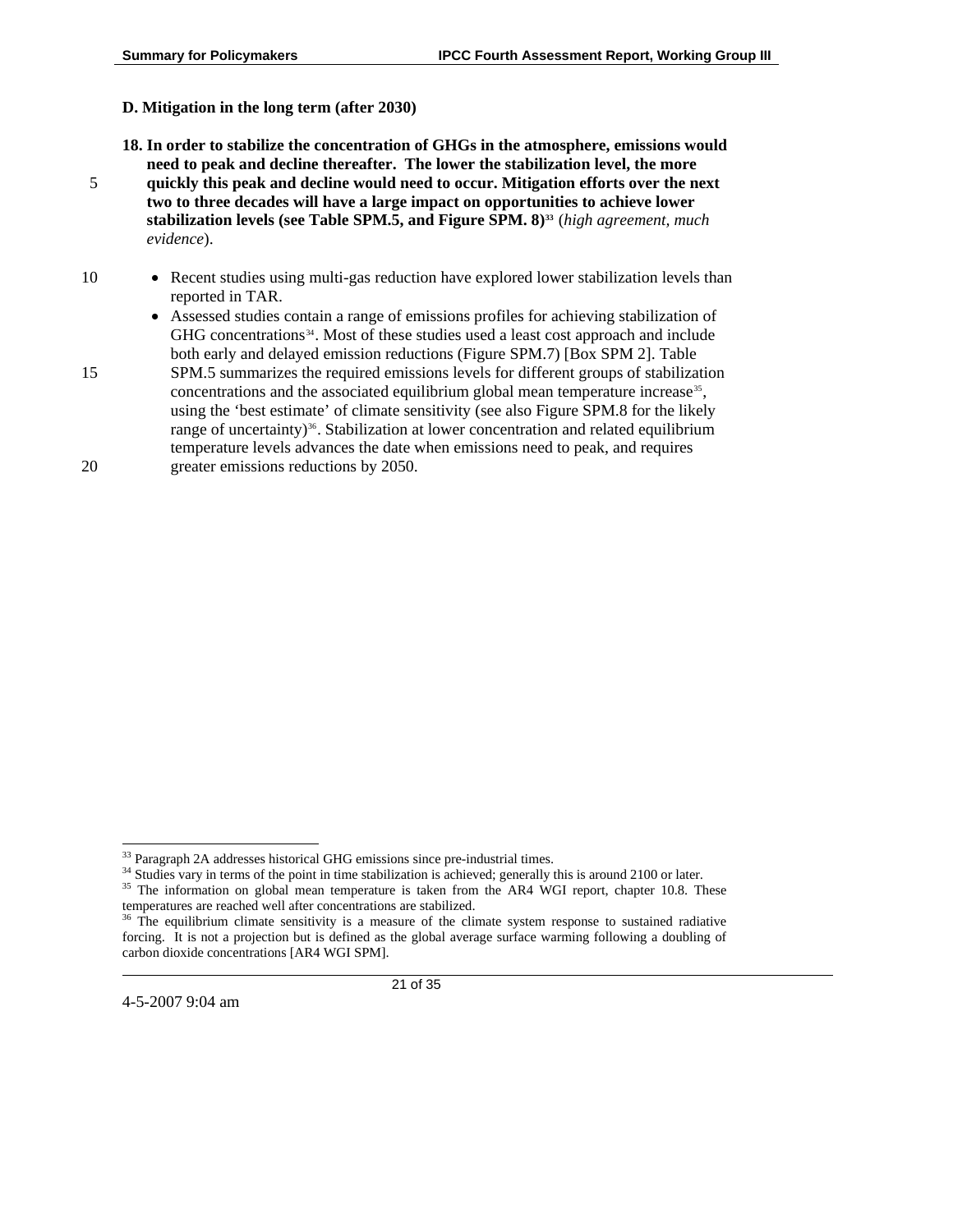| Category       | Radiative<br>Forcing | Concentration<br>$\mathcal{S}$ | Concentration<br>$CO2$ -eq | $\vec{a}$<br>tsaq,<br>temperature<br>$\mathfrak{F}$<br>estimate" climate sensitivity <sup>38</sup> ,<br>above pre-industrial<br>using<br>mean<br>equilibrium,<br>increase<br>Global | $\rm CO_2$<br>for<br>year<br>emissions <sup>40</sup><br>Peaking | in global CO <sub>2</sub> emissions<br>in $2050$ (% of $2000$ emissions)<br>Change i | No. of assessed scenarios |
|----------------|----------------------|--------------------------------|----------------------------|-------------------------------------------------------------------------------------------------------------------------------------------------------------------------------------|-----------------------------------------------------------------|--------------------------------------------------------------------------------------|---------------------------|
|                | $W/m^2$              | ppm                            | ppm                        | $\rm ^{o}C$                                                                                                                                                                         | Year                                                            | percent                                                                              |                           |
| A <sub>1</sub> | $2.5 - 3.0$          | $350 - 400$                    | $445 - 490$                | $2.0 - 2.4$                                                                                                                                                                         | $2000 - 2015$                                                   | $-85$ to $-$<br>50                                                                   | 6                         |
| A2             | $3.0 - 3.5$          | $400 - 440$                    | $490 - 535$                | $2.4 - 2.8$                                                                                                                                                                         | $2000 - 2020$                                                   | $-60$ to $-$<br>30                                                                   | 18                        |
| B              | $3.5 - 4.0$          | $440 - 485$                    | $535 - 590$                | $2.8 - 3.2$                                                                                                                                                                         | $2010 - 2030$                                                   | $-30$ to $+5$                                                                        | 21                        |
| $\mathbf C$    | $4.0 - 5.0$          | $485 - 570$                    | $590 - 710$                | $3.2 - 4.0$                                                                                                                                                                         | $2020 - 2060$                                                   | $+10$ to                                                                             | 118                       |
|                |                      |                                |                            |                                                                                                                                                                                     |                                                                 | $+60$                                                                                |                           |
| ${\bf D}$      | $5.0 - 6.0$          | $570 - 660$                    | $710 - 855$                | $4.0 - 4.9$                                                                                                                                                                         | $2050 - 2080$                                                   | $+25$ to                                                                             | 9                         |
|                |                      |                                |                            |                                                                                                                                                                                     |                                                                 | $+85$                                                                                |                           |
| E              | $6.0 - 7.5$          | $660 - 790$                    | $855 - 1130$               | $4.9 - 6.1$                                                                                                                                                                         | $2060 - 2090$                                                   | $+90$ to                                                                             | 5                         |
|                |                      |                                |                            |                                                                                                                                                                                     |                                                                 | $+140$                                                                               |                           |
| Total          |                      |                                |                            |                                                                                                                                                                                     |                                                                 |                                                                                      | 177                       |

<span id="page-21-0"></span>

|  |  |  |  | <b>Table SPM.5</b> : Characteristics of post-TAR stabilization scenarios [Table TS 2, 3.10] <sup>37</sup> |
|--|--|--|--|-----------------------------------------------------------------------------------------------------------|
|--|--|--|--|-----------------------------------------------------------------------------------------------------------|

*[Editorial Note: In the column titled "Category", A1, A2, B…, will be changed to Roman numerals (I, II, III…)]* 

 $\overline{a}$ 

-

 $37$  The understanding of the climate system response to radiative forcing as well as feedbacks is assessed in detail in the AR4 WGI Report. Feedbacks between the carbon cycle and climate change affect the required mitigation for a particular stabilization level of atmospheric carbon dioxide concentration. These feedbacks are expected to increase the fraction of anthropogenic emissions that remains in the atmosphere as the climate system warms. Therefore, the emission reductions to meet a particular stabilization level reported in the mitigation studies assessed here might be underestimated.

<sup>38</sup> The best estimate of climate sensitivity is 3ºC [WG 1 SPM].

<sup>&</sup>lt;sup>39</sup> Note that global mean temperature at equilibrium is different from expected global mean temperature at the time of stabilization of GHG concentrations due to the inertia of the climate system. For the majority of scenarios assessed, stabilisation of GHG concentrations occurs between 2100 and 2150.

 $40$  Ranges correspond to the 15<sup>th</sup> to 85<sup>th</sup> percentile of the post-TAR scenario distribution. CO<sub>2</sub> emissions are shown so multi-gas scenarios can be compared with  $CO<sub>2</sub>$ -only scenarios.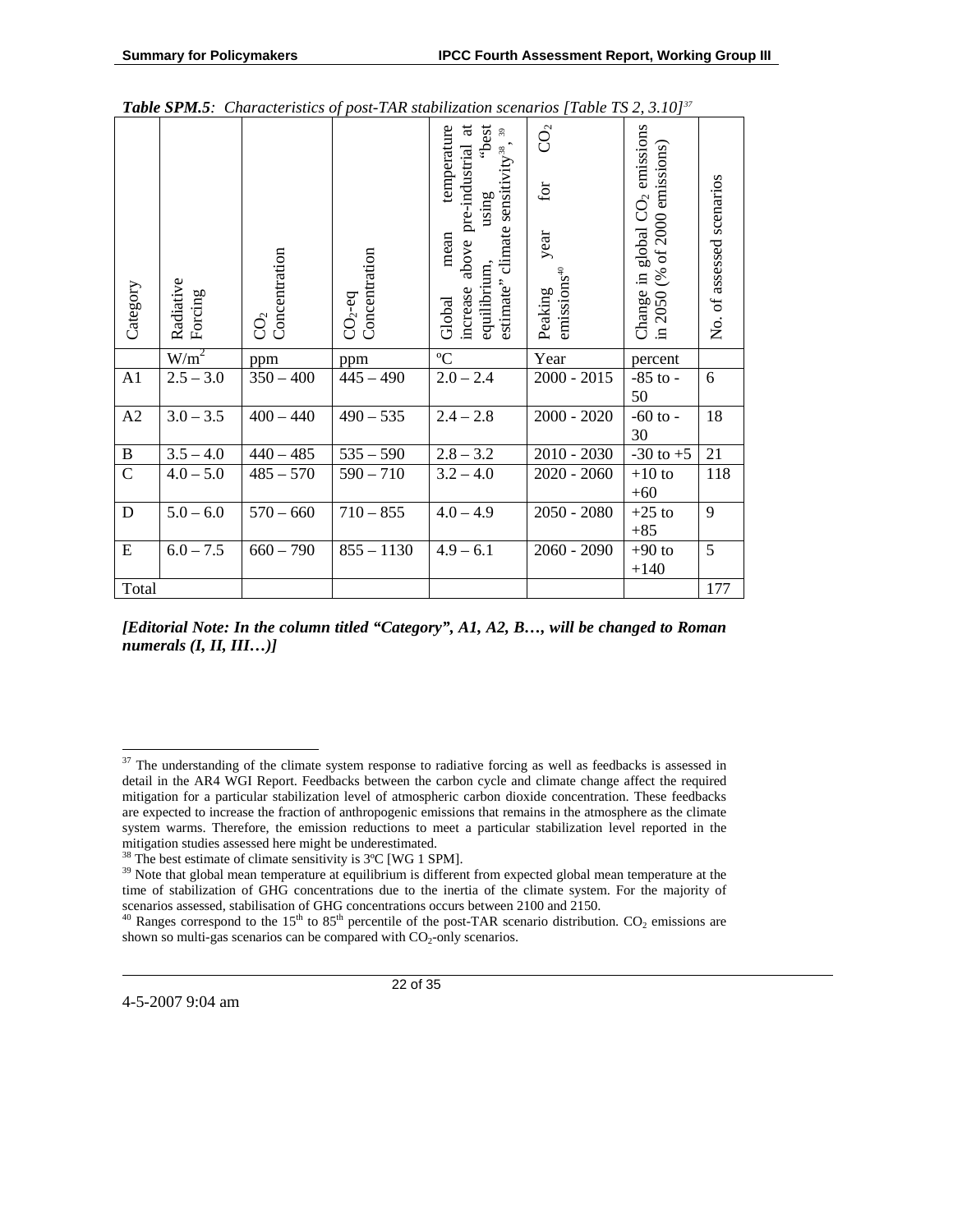

*[Categories will be changed to I to VI; ppmv will be replaced with ppm; GtCO2 needs to GtCO2 / year]* 

- *Figure SPM 7: Emissions pathways of mitigation scenarios for alternative categories of stabilization levels (Category I to VI as defined in the box in each panel). The pathways are*  for CO<sub>2</sub> emissions only. Pink shaded (dark) areas give the CO<sub>2</sub> emissions for the post-TAR 5 *emissions scenarios. Green shaded (light) areas depict the range of more than 80 TAR stabilization scenarios. Base year emissions may differ between models due to differences in*
- 10 *sector and industry coverage. To reach the lower stabilization levels some scenarios deploy removal of CO2 from the atmosphere (negative emissions) using technologies such as biomass energy production utilizing carbon capture and storage. [Figure 3.17]*

4-5-2007 9:04 am

 $\overline{a}$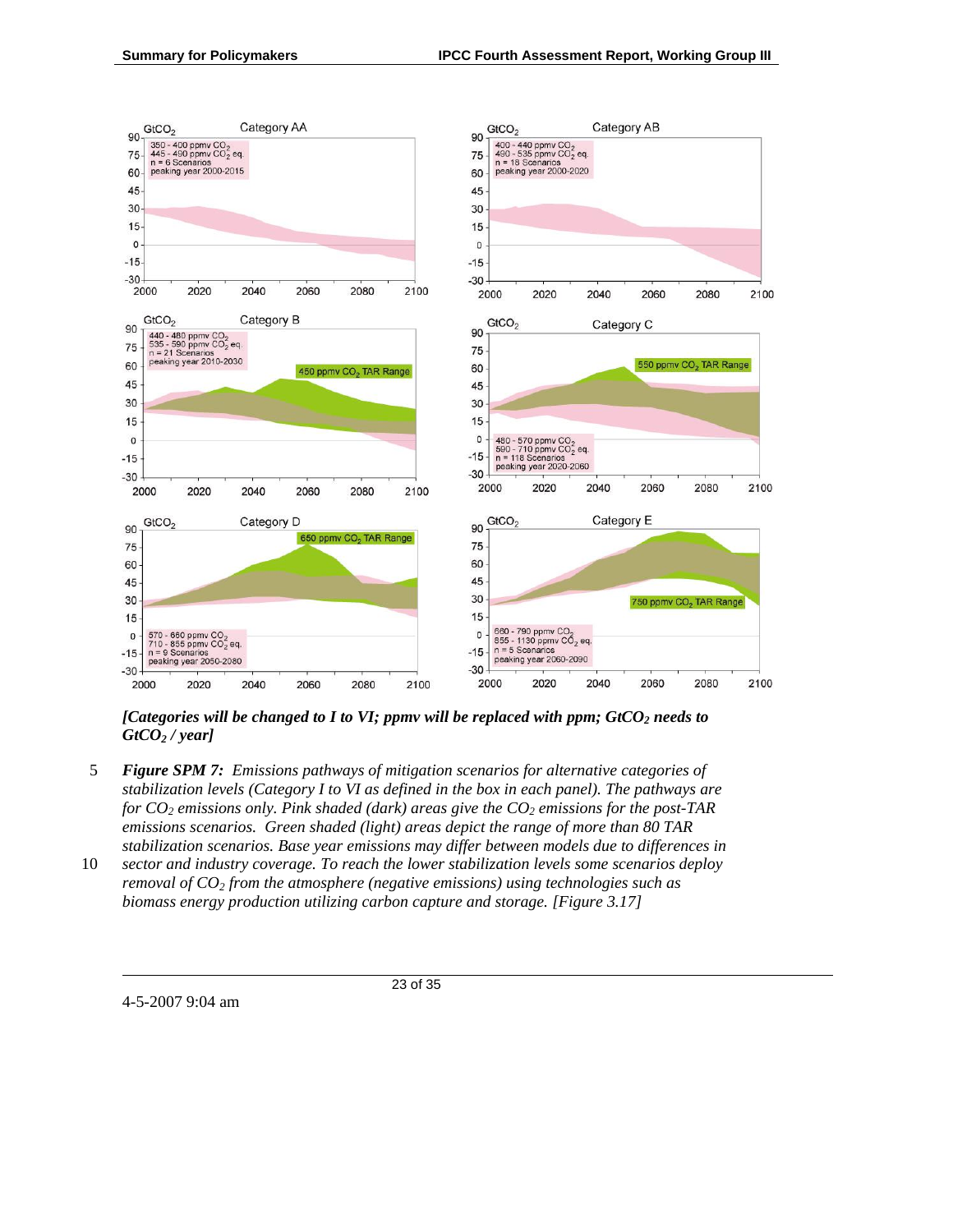

Equilibrium global mean temperature increase



- *Figure SPM 8: Stabilization scenario categories as reported in Figure SPM.7 (coloured bands) and their relationship to equilibrium global mean temperature change above preindustrial, using (i) "best estimate" climate sensitivity of 3°C (black line in middle of shaded area), (ii) upper bound of likely range of climate sensitivity of 4.5°C (red line at top of shaded area) (iii) lower bound of likely range of climate sensitivity of 2°C (blue line at*  5
- *bottom of shaded area). Coloured shading shows the concentration bands for stabilization of greenhouse gases in the atmosphere corresponding to the stabilization scenario categories I to VI as indicated in Figure SPM.7. The data are drawn from AR4 WGI, Chapter 10.8.*  10
- 15 20 **19. The range of stabilization levels assessed can be achieved by deployment of a portfolio of technologies that are currently available and those that are expected to be commercialised in coming decades. This assumes that appropriate and effective incentives are in place for development, acquisition, deployment and diffusion of technologies and for addressing related barriers** *(high agreement, much evidence).* • The contribution of different technologies to emission reductions required for
- stabilization will vary over time, region and stabilization level.
	- o Energy efficiency plays a key role across many scenarios for most regions and timescales.
	- o For lower stabilization levels, scenarios put more emphasis on the use of low-carbon energy sources, such as renewable energy and nuclear power, and the use of  $CO<sub>2</sub>$  capture and storage (CCS). In these scenarios improvements of carbon intensity of energy supply and the whole economy need to be much faster than in the past.
	- o Including non- $CO_2$  and  $CO_2$  land-use and forestry mitigation options provides greater flexibility and cost-effectiveness for achieving stabilization. Modern bioenergy could contribute substantially to the share of renewable energy in the mitigation portfolio.

4-5-2007 9:04 am

25

30

 $\overline{a}$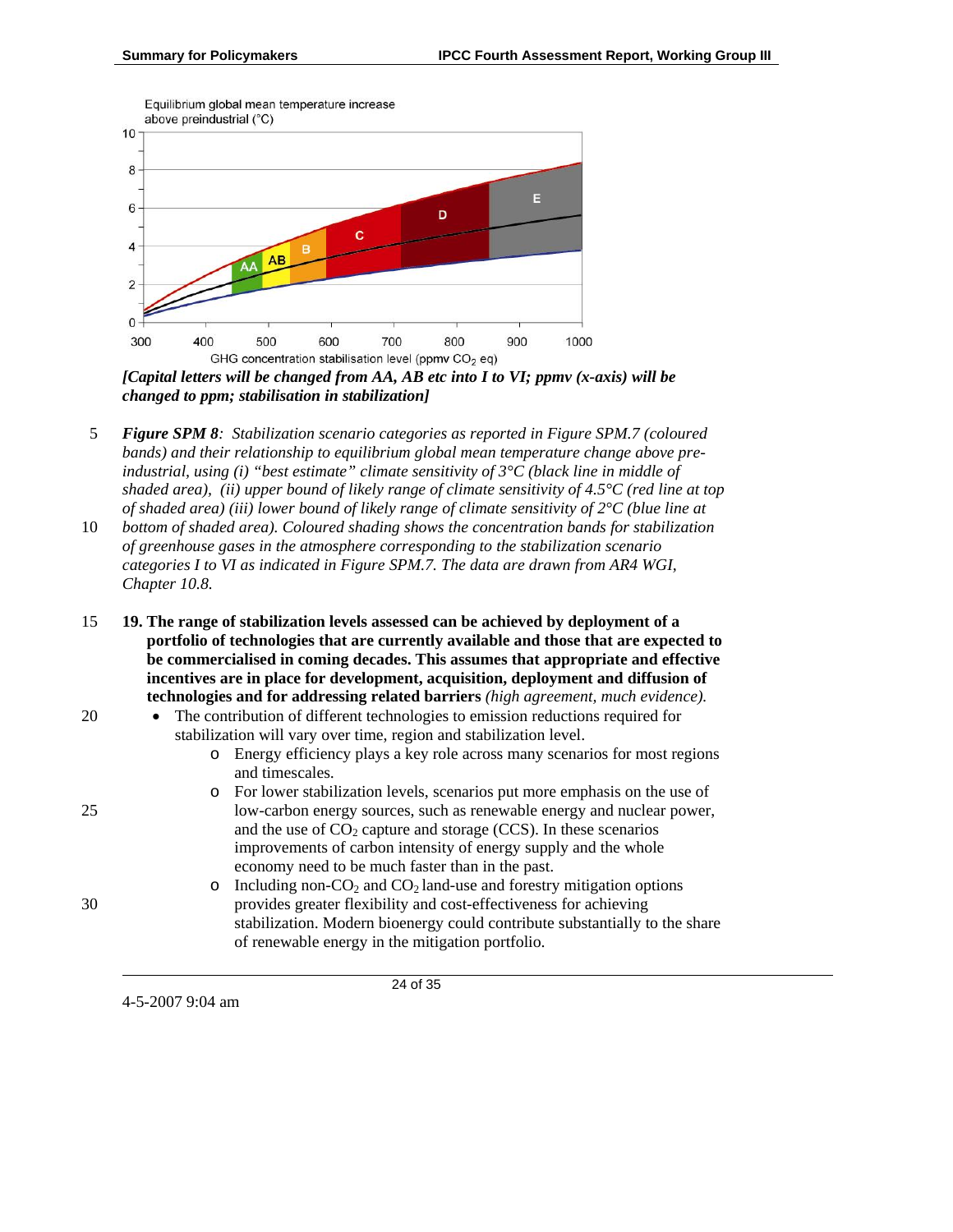- o For illustrative examples of portfolios of mitigation options, see figure SPM.9 [3.3, 3.4].
- Investments in and world-wide deployment of low-GHG emission technologies as well as technology improvements through public and private Research,

Development & Demonstration (RD&D) would be required for achieving stabilization targets as well as cost reduction. The lower the stabilization levels, especially those of 550 ppm  $CO<sub>2</sub>$ -eq or lower, the greater the need for more efficient RD&D efforts and investment in new technologies during the next few decades.

• Appropriate incentives could address these barriers and help realize the goals across a wide portfolio of technologies. This requires that barriers to development, acquisition, deployment and diffusion of technologies are effectively addressed. [2.7, 3.3, 3.4, 3.6, 4.3, 4.4, 4.6].



15 *[In figure, "and avoided deforestation" will be removed]* 

*Figure SPM 9: Cumulative emissions reductions for alternative mitigation measures for 2000 to 2030 (left-hand panel) and for 2000-2100 (right-hand panel). The figure shows illustrative scenarios from four models (AIM, IMAGE, IPAC and MESSAGE) aiming at the stabilization at 490-540 ppm CO2-eq and levels of 650 ppm CO2-eq, respectively. Dark bars* 

- 20 denote reductions for a target of 650 ppm  $CO_2$ -eq and light bars the additional reductions *to achieve 490-540 ppm CO<sub>2</sub>-eq. Note that some models do not consider mitigation through forest sink enhancement (AIM and IPAC) or CCS (AIM) and that the share of low-carbon energy options in total energy supply is also determined by inclusion of these options in the baseline. CCS includes carbon capture and storage from biomass. Forest sinks include*
- 25 *reducing emissions from deforestation. [Figure 3.23]*

 $\overline{a}$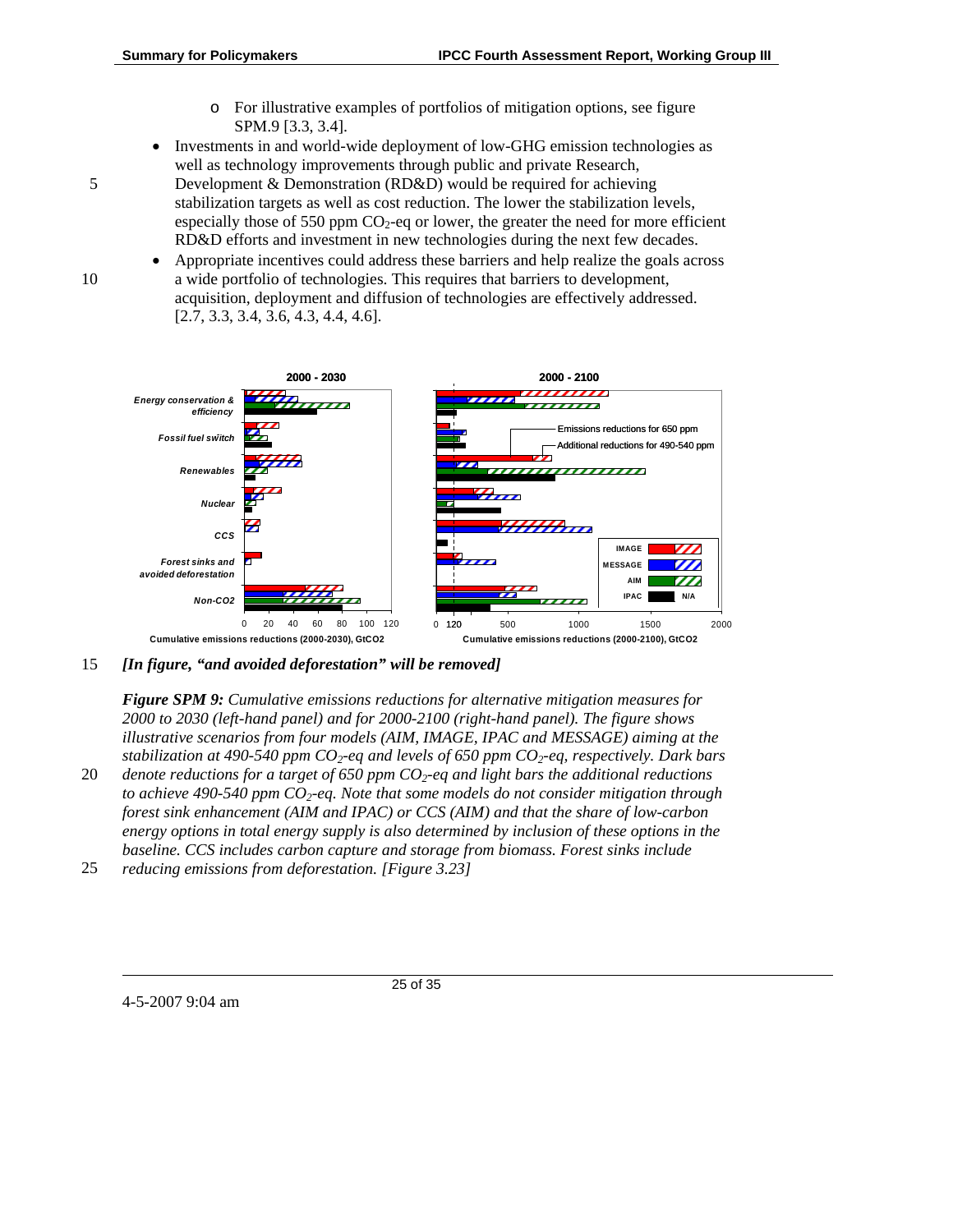<span id="page-25-0"></span>**20. In 2050[41](#page-25-0) global average macro-economic costs for multi-gas mitigation towards**  stabilization between 710 and 445 ppm  $CO<sub>2</sub>$ -eq, are between a  $1\%$  gain to a 5.5% **decrease of global GDP (see Table SPM.6). For specific countries and sectors, costs vary considerably from the global average. (See Box SPM.3 for the methodologies and assumptions and paragraph 5 for explanation of negative costs)** *(high* 

*agreement, medium evidence)*.

*Table SPM.6: Estimated global macro-economic costs in 2050 relative to the baseline for least-cost trajectories towards different long-term stabilization targets<sup>42</sup> [3.3, 13.3]* 

| Stabilization       | Median                      | Range of GDP                | Reduction of average         |
|---------------------|-----------------------------|-----------------------------|------------------------------|
| levels (ppm $CO2$ - | GDP reduction <sup>43</sup> | reduction <sup>43, 44</sup> | annual GDP growth rates      |
| eq)                 | (96)                        | (96)                        | (percentage points) $43, 45$ |
| 590-710             | 0.5                         | $-1-2$                      | ${}< 0.05$                   |
| 535-590             | 1.3                         | slightly negative $-4$      | < 0.1                        |
| 445-53546           | Not available               | :5.5                        | < 0.12                       |

<span id="page-25-1"></span>10

15

5

- **21. Decision-making about the appropriate level of global mitigation over time involves an iterative risk management process that includes mitigation and adaptation, taking into account actual and avoided climate change damages, cobenefits, sustainability, equity, and attitudes to risk. Choices about the scale and timing of GHG mitigation involve balancing the economic costs of more rapid emission reductions now against the corresponding medium-term and long-term climate risks of delay** *[high agreement, much evidence].* 
	- Limited and early analytical results from integrated analyses of the costs and benefits of mitigation indicate that these are broadly comparable in magnitude, but do not as yet permit an unambiguous determination of an emissions pathway or stabilization level where benefits exceed costs [3.5].
	- Integrated assessment of the economic costs and benefits of different mitigation pathways shows that the economically optimal timing and level of mitigation depends upon the uncertain shape and character of the assumed climate change damage cost curve. To illustrate this dependency:
		- o if the climate change damage cost curve grows slowly and regularly, and there is good foresight (which increases the potential for timely adaptation), later and less stringent mitigation is economically justified;
		- o alternatively if the damage cost curve increases steeply, or contains nonlinearities (e.g. vulnerability thresholds or even small probabilities of

 $\overline{a}$ 

26 of 35

20

25

<sup>&</sup>lt;u>.</u> <sup>41</sup> Cost estimates for 2030 are presented in paragraph 5.

<sup>&</sup>lt;sup>42</sup> This corresponds to the full literature across all baselines and mitigation scenarios that provide GDP numbers.

<sup>&</sup>lt;sup>43</sup> This is global GDP based market exchange rates.<br><sup>44</sup> The median and the  $10^{th}$  and  $90^{th}$  percentile range of the analyzed data are given.

<sup>&</sup>lt;sup>45</sup> The calculation of the reduction of the annual growth rate is based on the average reduction during the period until 2050 that would result in the indicated GDP decrease in 2050.

The number of studies is relatively small and they generally use low baselines. High emissions baselines generally lead to higher costs.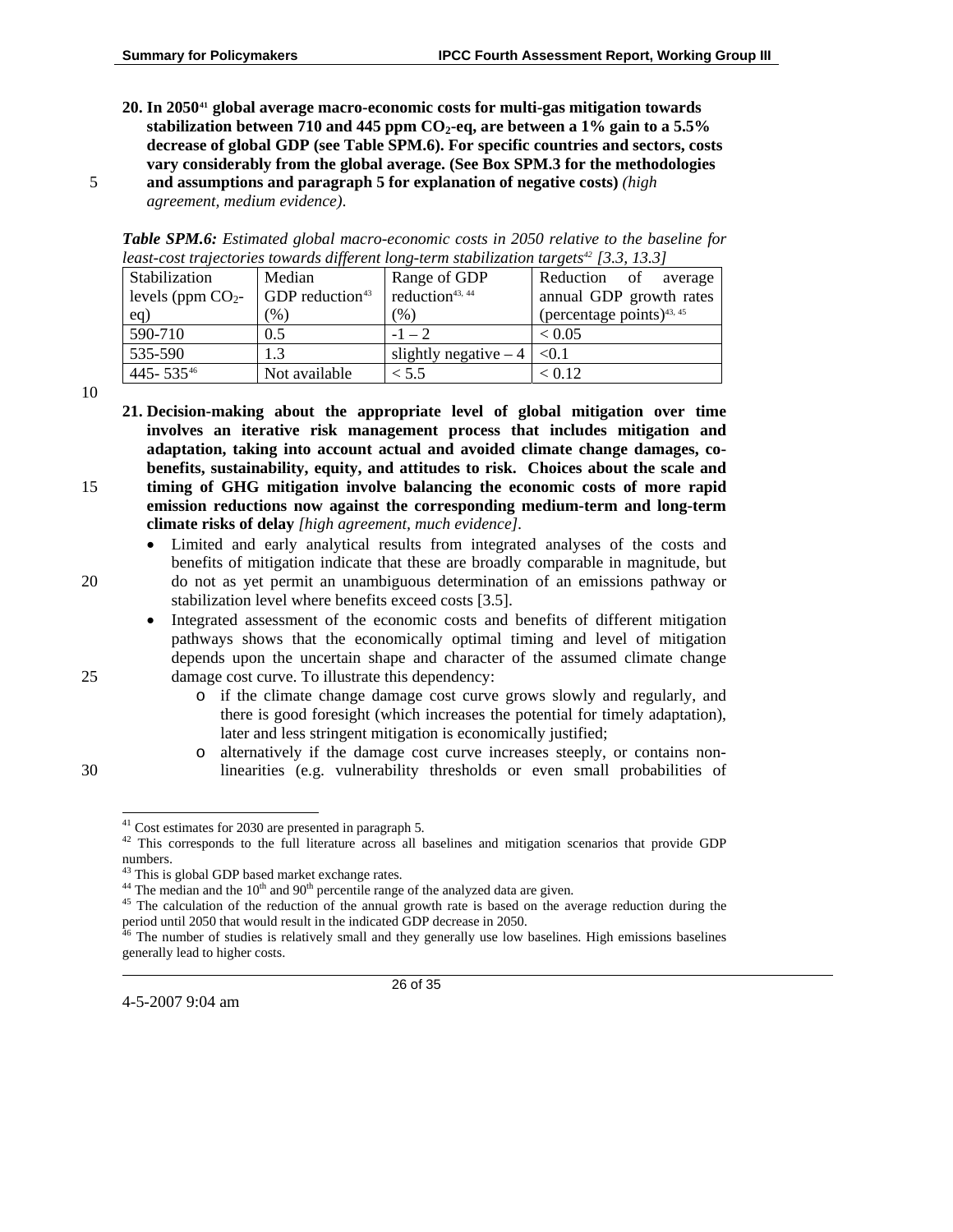catastrophic events), earlier and more stringent mitigation is economically justified [3.6].

- Climate sensitivity is a key uncertainty for mitigation scenarios that aim to meet a specific temperature level. Studies show that if climate sensitivity is high then the timing and level of mitigation is earlier and more stringent than when it is low [3.5, 3.6].
- Delayed emission reductions lead to investments that lock in more emissionintensive infrastructure and development pathways. This significantly constrains the opportunities to achieve lower stabilization levels (as shown in Table SPM.6) and increases the risk of more severe climate change impacts [3.4, 3.1, 3.5, 3.6]
- 10

<span id="page-26-0"></span>5

# **Box SPM.4**: *Modelling induced technological change*

15 Relevant literature implies that policies and measures may induce technological change. Remarkable progress has been achieved in applying approaches based on induced technological change to stabilisation studies; however, conceptual issues remain. In the models that adopt these approaches, projected costs for a given stabilization level are reduced; the reductions are greater at lower stabilisation levels.

20

35

40

# **E. Policies, measures and instruments to mitigate climate change**

- 25 **22. A wide variety of national policies and instruments are available to governments to create the incentives for mitigation action. Their applicability depends on national circumstances and an understanding of their interactions, but experience from implementation in various countries and sectors shows there are advantages and disadvantages for any given instrument** *(high agreement, much evidence).*
- 30 • Four main criteria are used to evaluate policies and instruments: environmental effectiveness, cost effectiveness, distributional effects, including equity, and institutional feasibility [13.2].
	- All instruments can be designed well or poorly, and be stringent or lax. In addition, monitoring to improve implementation is an important issue for all instruments.
	- General findings about the performance of policies are: [7.9, 12.2,13.2]
		- o *Integrating climate policies in broader development policies* makes implementation and overcoming barriers easier.
		- o *Regulations and standards* generally provide some certainty about emission levels. They may be preferable to other instruments when information or other barriers prevent producers and consumers from responding to price signals. However, they may not induce innovations and more advanced technologies.
		- o *Taxes and charges* can set a price for carbon, but cannot guarantee a particular level of emissions. Literature identifies taxes as an efficient way of internalizing costs of GHG emissions.

4-5-2007 9:04 am

 $\overline{a}$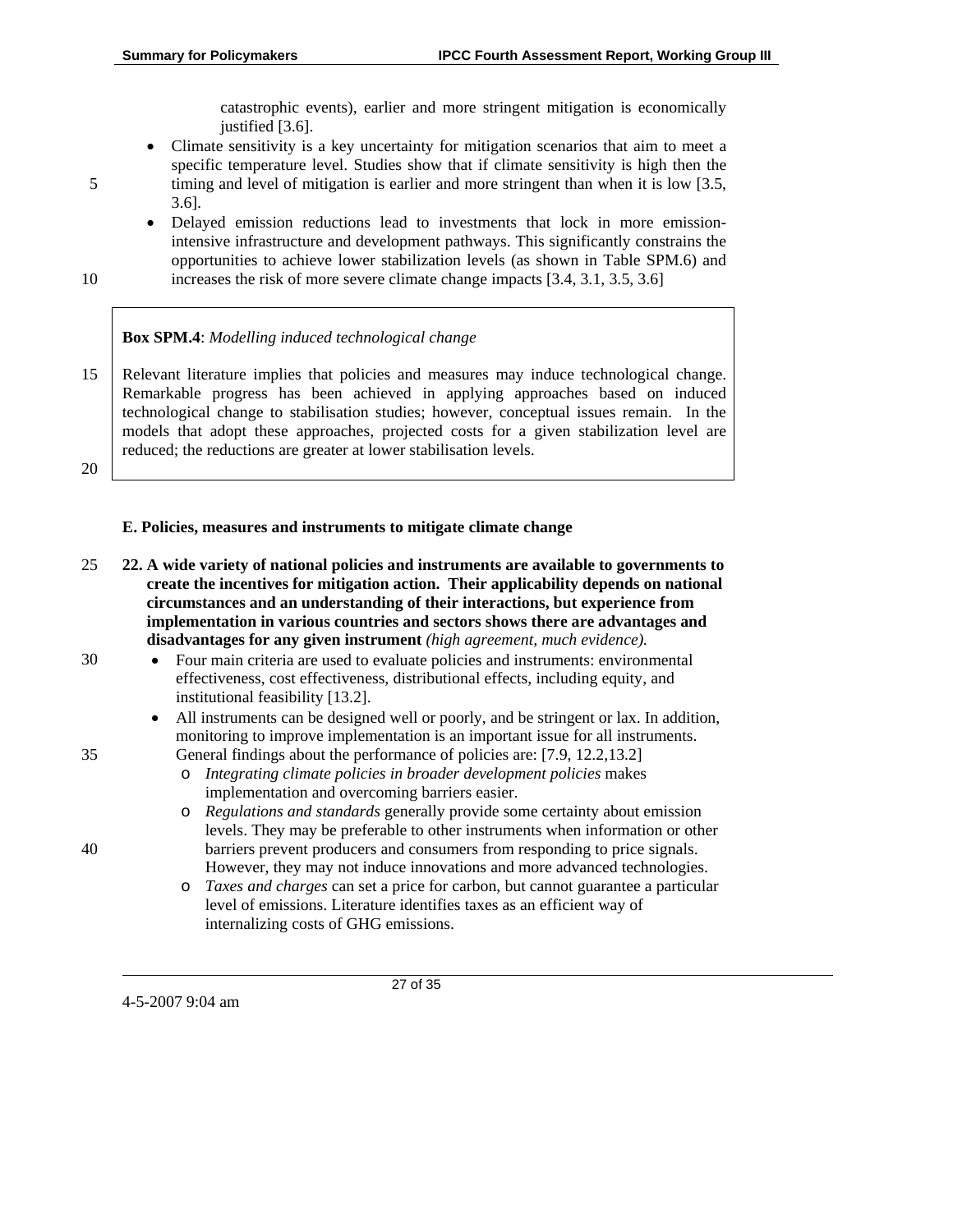- 5 10 15 20 25 o *Tradable permits* will establish a carbon price. The volume of allowed emissions determines their environmental effectiveness, while the allocation of permits has distributional consequences. Fluctuation in the price of carbon makes it difficult to estimate the total cost of complying with emission permits. o *Financial incentives* (subsidies and tax credits) are frequently used by governments to stimulate the development and diffusion of new technologies. While economic costs are generally higher than for the instruments listed above, they are often critical to overcome barriers. o *Voluntary agreements* between industry and governments are politically attractive, raise awareness among stakeholders, and have played a role in the evolution of many national policies. The majority of agreements has not achieved significant emissions reductions beyond business as usual. However, some recent agreements, in a few countries, have accelerated the application of best available technology and led to measurable emission reductions. o *Information instruments* (e.g. awareness campaigns) may positively affect environmental quality by promoting informed choices and possibly contributing to behavioural change, however, their impact on emissions has not been measured yet. o *RD&D* can stimulate technological advances, reduce costs, and enable progress toward stabilization. • Some corporations, local and regional authorities, NGOs and civil groups are adopting a wide variety of voluntary actions. These voluntary actions may limit GHG emissions, stimulate innovative policies, and encourage the deployment of new technologies. On their own, they generally have limited impact on the national or regional level emissions [13.4]. • Lessons learned from specific sector application of national policies and
	- instruments are shown in Table SPM.7.
- 30 **23. Policies that provide a real or implicit price of carbon could create incentives for producers and consumers to significantly invest in low-GHG products, technologies and processes. Such policies could include economic instruments, government funding and regulation** (*high agreement, much evidence*).
	- An effective carbon-price signal could realize significant mitigation potential in all sectors [11.3, 13.2].
	- Modelling studies (see Box SPM.3) show carbon prices rising to 20 to 80 US\$/tCO<sub>2</sub>-eq by 2030 and 30 to 155 US\$/tCO<sub>2</sub>-eq by 2050 are consistent with stabilization at around 550 ppm  $CO_2$ -eq by 2100. For the same stabilization level, studies since TAR that take into account induced technological change lower these price ranges to 5 to 65 US\$/tCO<sub>2</sub>eq in 2030 and 15 to 130 US\$/tCO<sub>2</sub>-eq in 2050 [3.3, 11.4, 11.5].
		- Most top-down, as well as some 2050 bottom-up assessments, suggest that real or implicit carbon prices of 20 to 50  $\text{US}\frac{C}{C}$ -eq, sustained or increased over decades, could lead to a power generation sector with low-GHG emissions by 2050 and make many mitigation options in the end-use sectors economically attractive. [4.4,11.6]

 $\overline{a}$ 

35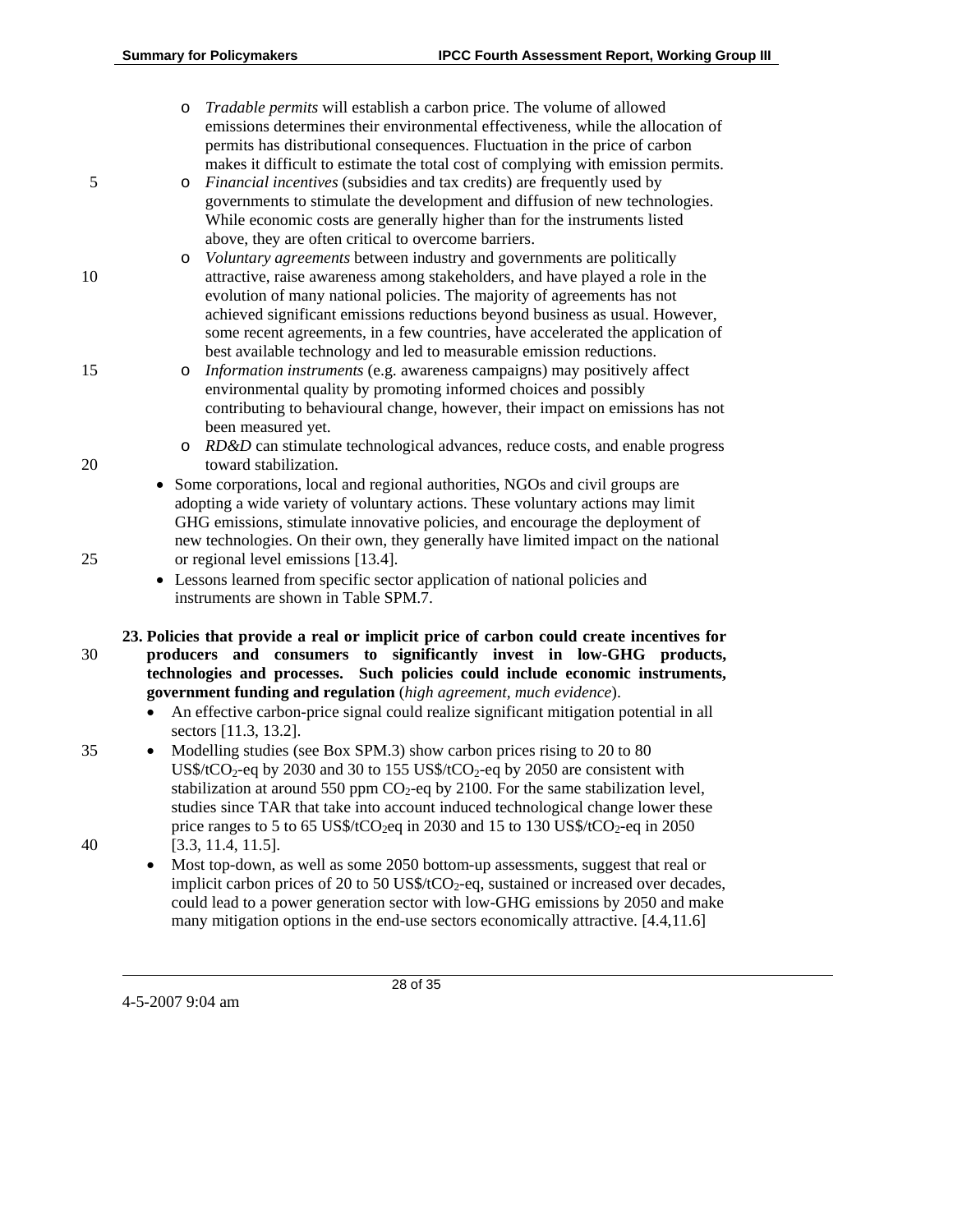• Barriers to the implementation of mitigation options are manifold and vary by country and sector. They can be related to financial, technological, institutional, informational and behavioural aspects [4.5, 5.5, 6.7, 7.6, 8.6, 9.6, 10.5].

 $\overline{a}$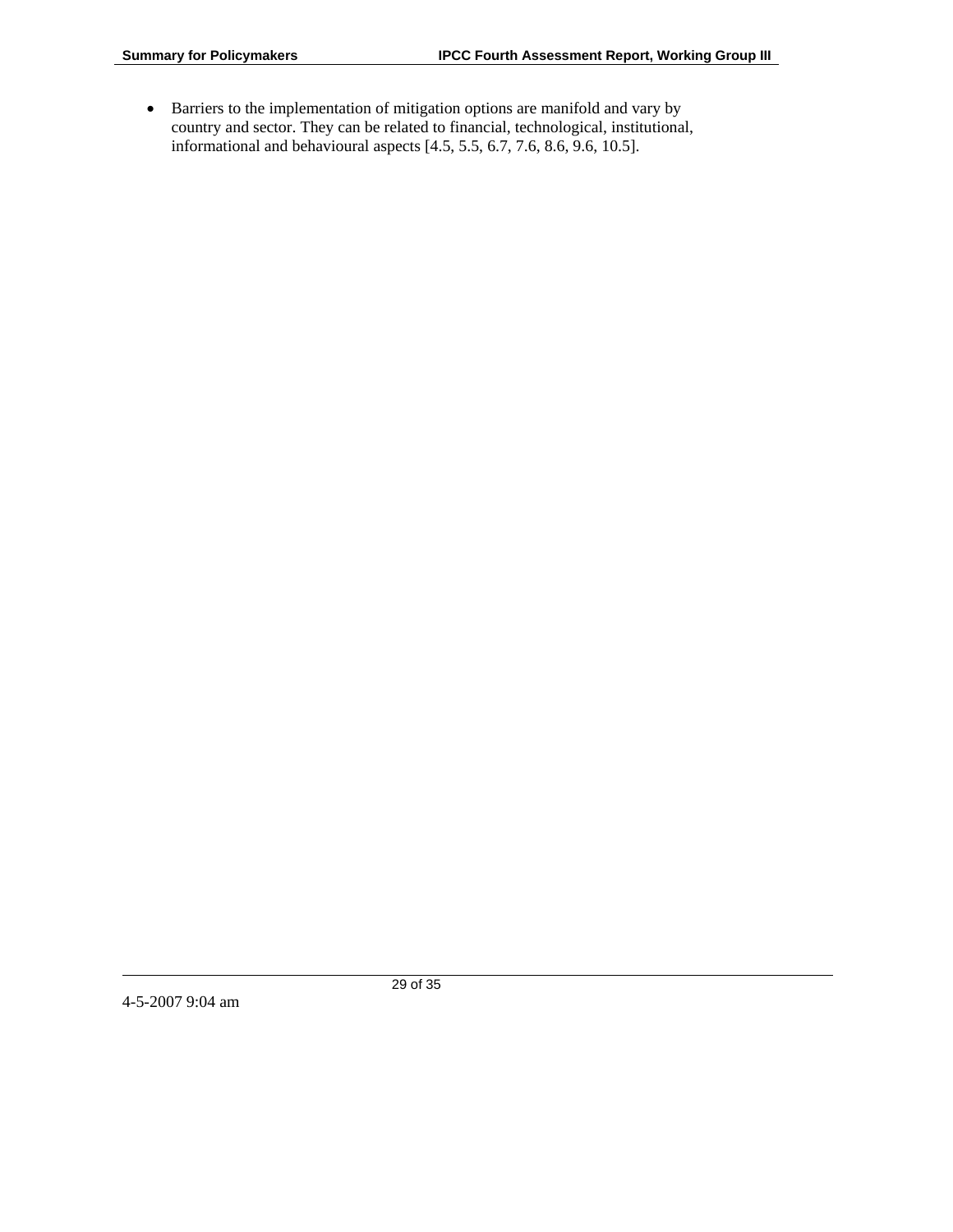| <b>Sector</b>       | Policies <sup>47</sup> , measures and instruments | Key constraints or                |
|---------------------|---------------------------------------------------|-----------------------------------|
|                     | shown to be environmentally effective             | opportunities                     |
| Energy supply [4.5] | Reduction of fossil fuel subsidies                | Resistance by vested interests    |
|                     | Taxes or carbon charges on fossil fuels           | may make them difficult to        |
|                     |                                                   | implement                         |
|                     | Feed-in tariffs for renewable energy              | May be appropriate to create      |
|                     | technologies                                      | markets for low emissions         |
|                     | Renewable energy obligations                      | technologies                      |
|                     | Producer subsidies                                |                                   |
| Transport [5.5]     | Mandatory fuel economy, biofuel blending          | Partial coverage of vehicle fleet |
|                     | and CO <sub>2</sub> standards for road transport  | may limit effectiveness           |
|                     | Taxes on vehicle purchase, registration, use      | Effectiveness may drop with       |
|                     | and motor fuels, road and parking pricing         | higher incomes                    |
|                     | Influence mobility needs through land use         | Particularly appropriate for      |
|                     | regulations, and infrastructure planning          | countries that are building up    |
|                     | Investment in attractive public transport         | their transportation systems      |
|                     | facilities and non-motorised forms of             |                                   |
|                     | transport                                         |                                   |
| Buildings [6.8]     | Appliance standards and labelling                 | Periodic revision of standards    |
|                     |                                                   | needed                            |
|                     | Building codes and certification                  | Attractive for new buildings.     |
|                     |                                                   | Enforcement can be difficult      |
|                     | Demand-side management programmes                 | Need for regulations so that      |
|                     |                                                   | utilities may profit              |
|                     | Public sector leadership programmes,              | Government purchasing can         |
|                     | including procurement                             | expand demand for energy-         |
|                     |                                                   | efficient products                |
|                     | Incentives for energy service companies           | Success factor: Access to third   |
|                     | (ESCOs)                                           | party financing                   |
| Industry [7.9]      | Provision of benchmark information                | May be appropriate to stimulate   |
|                     | Performance standards                             | technology uptake. Stability of   |
|                     | Subsidies, tax credits                            | national policy important in      |
|                     |                                                   | view of international             |
|                     |                                                   | competitiveness                   |
|                     | Tradable permits                                  | Predictable allocation            |
|                     |                                                   | mechanisms and stable price       |
|                     |                                                   | signals important for             |
|                     |                                                   | investments                       |
|                     | Voluntary agreements                              | Success factors include: clear    |

<span id="page-29-0"></span>*Table SPM.7: Selected sectoral policies, measures and instruments that have shown to be environmentally effective in the respective sector in at least a number of national cases.* 

- $47$  Public RD&D investment in low emission technologies have proven to be effective in all sectors.

4-5-2007 9:04 am

 $\overline{a}$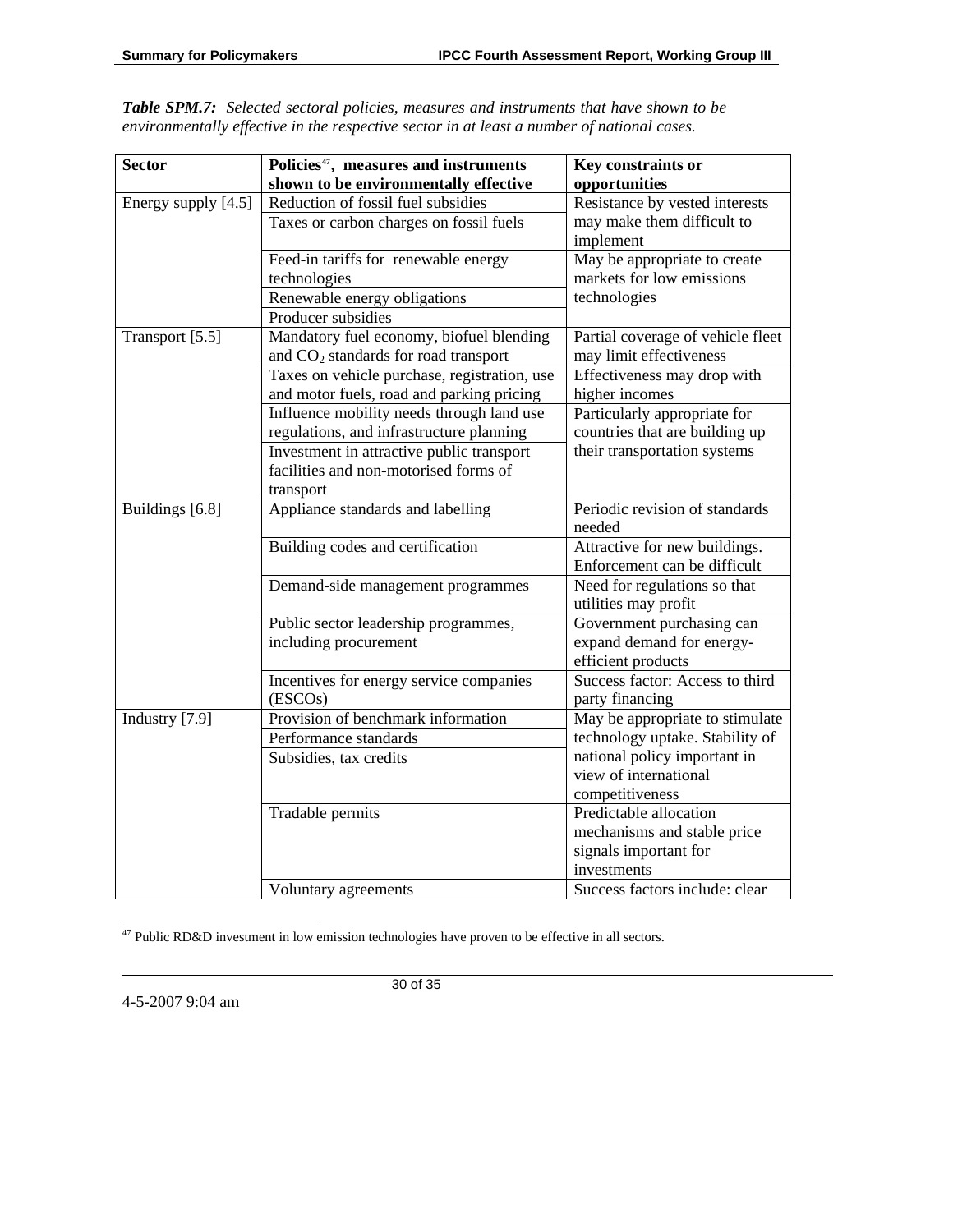<span id="page-30-0"></span>

| <b>Sector</b>                  | Policies <sup>47</sup> , measures and instruments                                                                                                                                      | Key constraints or                                                                                                                                                                |
|--------------------------------|----------------------------------------------------------------------------------------------------------------------------------------------------------------------------------------|-----------------------------------------------------------------------------------------------------------------------------------------------------------------------------------|
|                                | shown to be environmentally effective                                                                                                                                                  | opportunities                                                                                                                                                                     |
|                                |                                                                                                                                                                                        | targets, a baseline scenario,<br>third party involvement in<br>design and review and formal<br>provisions of monitoring, close<br>cooperation between<br>government and industry. |
| Agriculture [8.6,<br>8.7, 8.8] | Financial incentives and regulations for<br>improved land management, maintaining<br>soil carbon content, efficient use of<br>fertilizers and irrigation                               | May encourage synergy with<br>sustainable development and<br>with reducing vulnerability to<br>climate change, thereby<br>overcoming barriers to<br>implementation                |
| Forestry/Forests<br>$[9.6]$    | Financial incentives (national and<br>international) to increase forest area, to<br>reduce deforestation, and to maintain and<br>manage forests<br>Land use regulation and enforcement | Constraints include lack of<br>investment capital and land<br>tenure issues. Can help poverty<br>alleviation.                                                                     |
| Waste management<br>[10.5]     | Financial incentives for improved waste and<br>wastewater management                                                                                                                   | May stimulate technology<br>diffusion                                                                                                                                             |
|                                | Renewable energy incentives or obligations                                                                                                                                             | Local availability of low-cost<br>fuel                                                                                                                                            |
|                                | Waste management regulations                                                                                                                                                           | Most effectively applied at<br>national level with enforcement<br>strategies                                                                                                      |

**24. Government support through financial contributions, tax credits, standard setting and market creation is important for effective technology development, innovation and deployment. Transfer of technology to developing countries depends on enabling conditions and financing** *(high agreement, much evidence).* 

- Public benefits of RD&D investments are bigger than the benefits captured by the private sector, justifying government support of RD&D.
- Government funding in real absolute terms for most energy research programmes has been flat or declining for nearly two decades (even after the UNFCCC came into force) and is now about half of the 1980 level [2.7, 3.4, 4.5, 11.5, 13.2].
	- Governments have a crucial supportive role in providing appropriate enabling environment, such as, institutional, policy, legal and regulatory frameworks<sup>[48](#page-30-0)</sup>, to sustain investment flows and for effective technology transfer – without which it may be difficult to achieve emission reductions at a significant scale. Mobilizing
- 15

10

5

 $\overline{a}$ 

-

<sup>&</sup>lt;sup>48</sup> See the IPCC Special Report on Methodological and Technological Issues in Technology Transfer.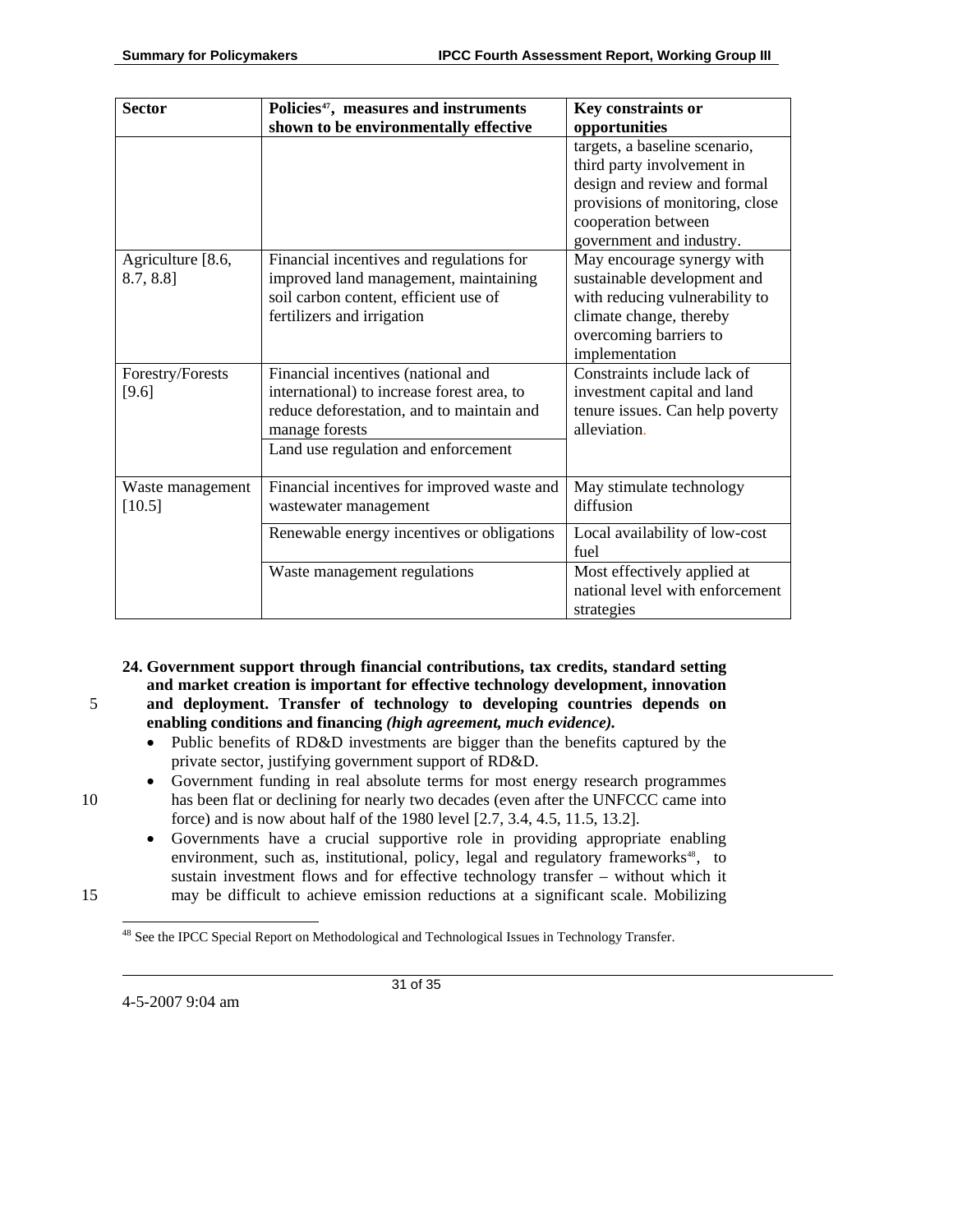financing of incremental costs of low-carbon technologies is important. International technology agreements could strengthen the knowledge infrastructure [13.3].

- The potential beneficial effect of technology transfer to developing countries brought about by Annex I countries action may be substantial, but no reliable estimates are available [11.7].
- Financial flows to developing countries through CDM projects have the potential to reach levels of the order of several billions US\$ per year<sup>[49](#page-31-0)</sup>, which is higher than the flows through the Global Environment Facility (GEF), comparable to the energy oriented development assistance flows, but at least an order of magnitude lower than total foreign direct investment flows. The financial flows through CDM, GEF and development assistance for technology transfer have so far been limited and geographically unequally distributed [12.3, 13.3].

# **25. Notable achievements of the UNFCCC and its Kyoto protocol are the**

- 15 **establishment of a global response to the climate problem, stimulation of an array of national policies, the creation of an international carbon market and the establishment of new institutional mechanisms that may provide the foundation for future mitigation efforts** *(high agreement, much evidence).* 
	- The impact of the protocol's first commitment period relative to global emissions is projected to be limited. Its economic impacts on participating Annex-B countries are projected to be smaller than presented in TAR, that showed 0.2-2% lower GDP in 2012 without emissions trading, and 0.1-1.1% lower GDP with emissions trading among Annex-B countries [1.4, 11.4, 13.3].
- 25 **26. The literature identifies many options for achieving reductions of global GHG emissions at the international level through cooperation. It also suggests that successful agreements are environmentally effective, cost-effective, incorporate distributional considerations and equity, and are institutionally feasible** *(high agreement, much evidence).*
- 30 • Greater cooperative efforts to reduce emissions will help to reduce global costs for achieving a given level of mitigation, or will improve environmental effectiveness [13.3].
	- Improving, and expanding the scope of, market mechanisms (such as emission trading, Joint Implementation and CDM) could reduce overall mitigation costs [13.3].
	- Efforts to address climate change can include diverse elements such as emissions targets; sectoral, local, sub-national and regional actions; RD&D programmes; adopting common policies; implementing development oriented actions; or expanding financing instruments. These elements can be implemented in an integrated fashion, but comparing the efforts made by different countries
	- <u>.</u> quantitatively would be complex and resource intensive [13.3].

4-5-2007 9:04 am

 $\overline{a}$ 

<span id="page-31-0"></span>5

10

20

35

 $49$  Depends strongly on the market price that has fluctuated between 4 and 26 US\$/tCO<sub>2</sub>-eq and based on approximately 1000 CDM proposed plus registered projects likely to generate more than 1.3 billion emission reduction credits before 2012.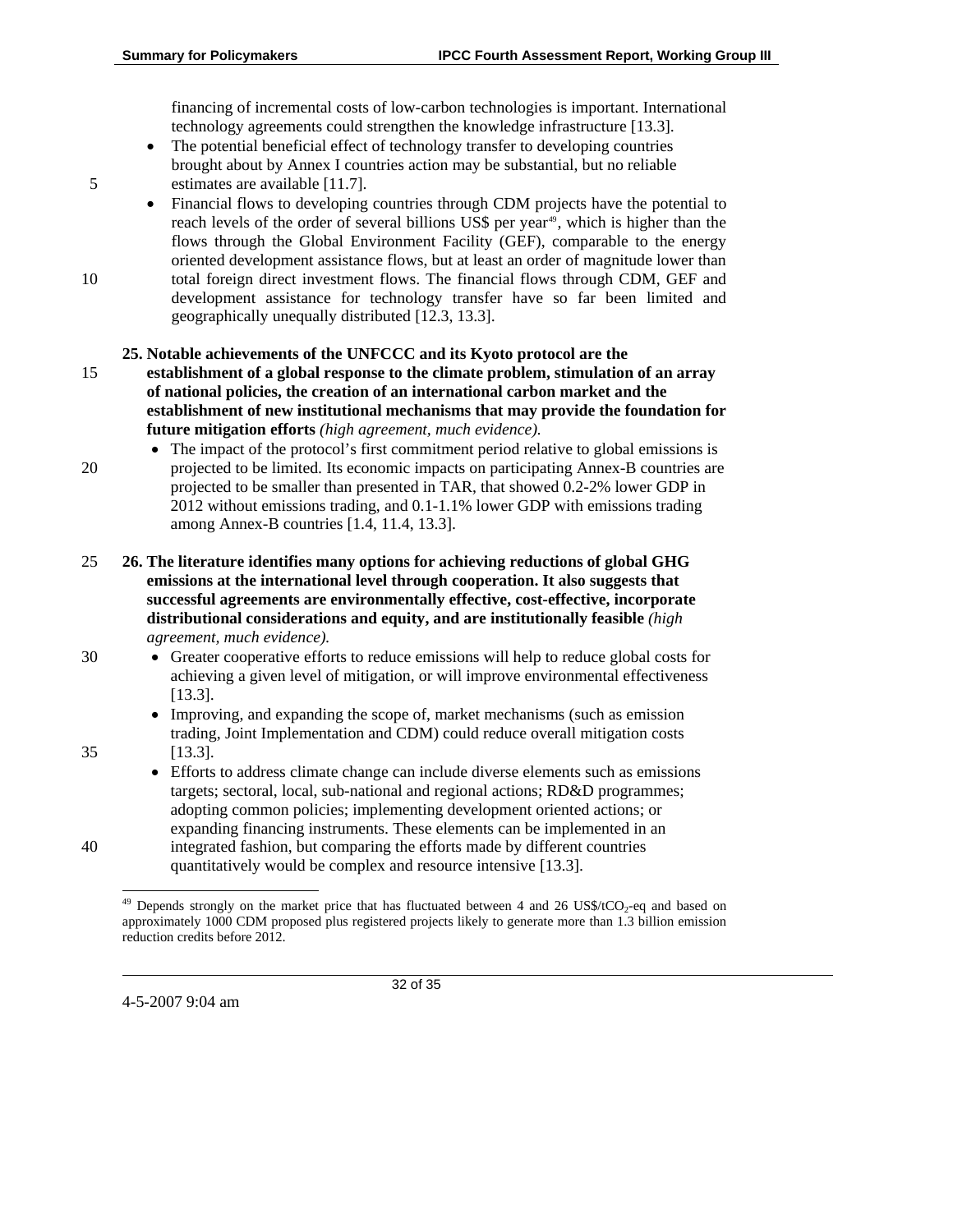• Actions that could be taken by participating countries can be differentiated both in terms of when such action is undertaken, who participates and what the action will be. Actions can be binding or non-binding, include fixed or dynamic targets, and participation can be static or vary over time [13.3].

# <span id="page-32-0"></span>5

15

35

# **F. Sustainable development and climate change mitigation**

- 10 **27. Making development more sustainable by changing development paths can make a major contribution to climate change mitigation, but implementation may require resources to overcome multiple barriers. There is a growing understanding of the possibilities to choose and implement mitigation options in several sectors to realize synergies and avoid conflicts with other dimensions of sustainable development**  *(high agreement, much evidence).* 
	- Irrespective of the scale of mitigation measures, adaptation measures are necessary [1.2].
		- Addressing climate change can be considered an integral element of sustainable development policies. National circumstances and the strengths of institutions determine how development policies impact GHG emissions. Changes in
- 20 development paths emerge from the interactions of public and private decision processes involving government, business and civil society, many of which are not traditionally considered as climate policy. This process is most effective when actors participate equitably and decentralized decision making processes are coordinated [2.2, 3.3, 12.2].
- 25 30 • Climate change and other sustainable development policies are often but not always synergistic. There is growing evidence that decisions about macroeconomic policy, agricultural policy, multilateral development bank lending, insurance practices, electricity market reform, energy security and forest conservation, for example, which are often treated as being apart from climate policy, can significantly reduce
	- emissions. On the other hand, decisions about improving rural access to modern energy sources for example may not have much influence on global GHG emissions [12.2].
		- Climate change policies related to energy efficiency and renewable energy are often economically beneficial, improve energy security and reduce local pollutant
		- emissions. Other energy supply mitigation options can be designed to also achieve sustainable development benefits such as avoided displacement of local populations, job creation, and health benefits [4.5,12.3].
			- Reducing both loss of natural habitat and deforestation can have significant biodiversity, soil and water conservation benefits, and can be implemented in a
- 40 socially and economically sustainable manner. Forestation and bioenergy plantations can lead to restoration of degraded land, manage water runoff, retain soil carbon and benefit rural economies, but could compete with land for food production and may be negative for biodiversity, if not properly designed [9.7, 12.3].

 $\overline{a}$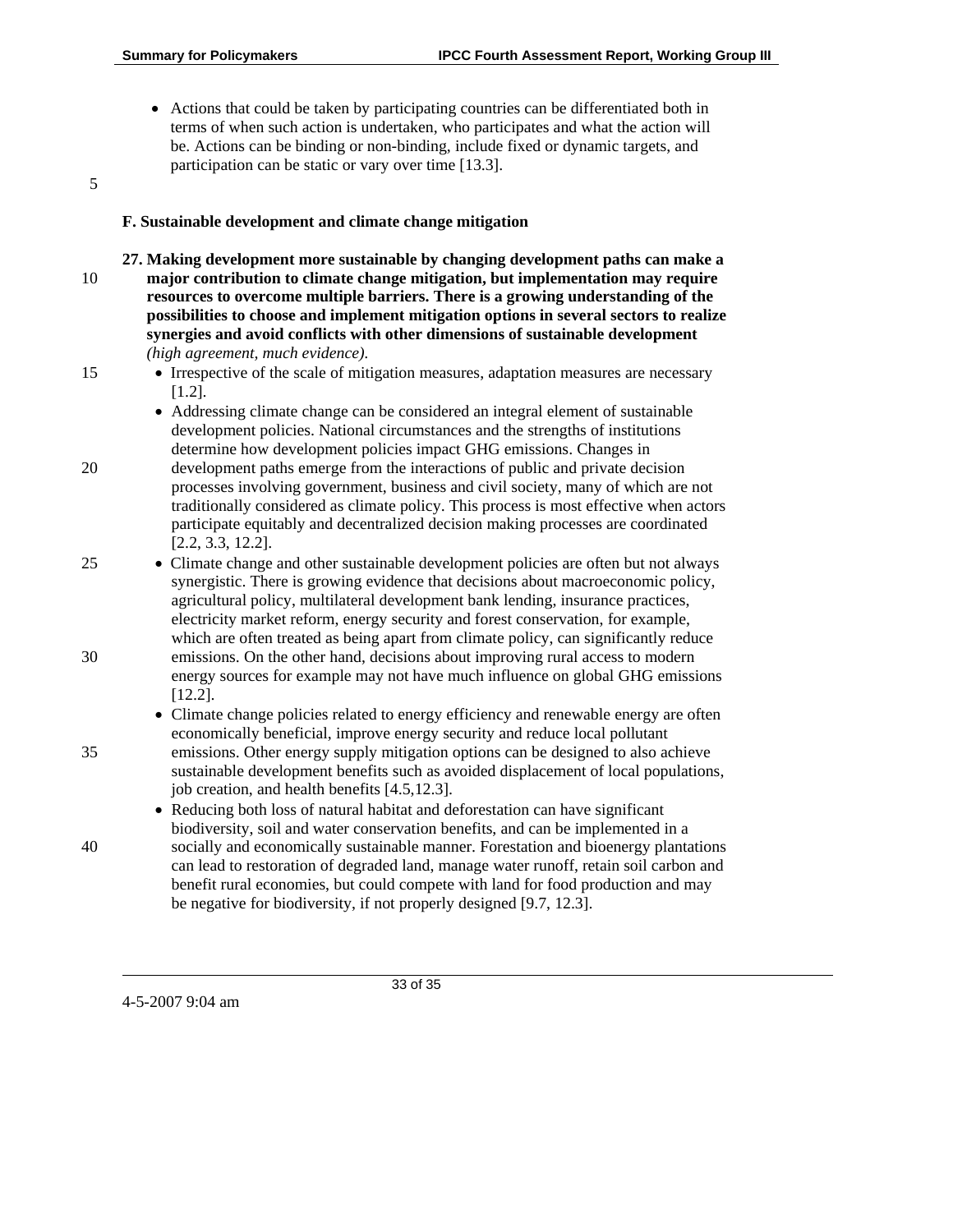- There are also good possibilities for reinforcing sustainable development through mitigation actions in the waste management, transportation and buildings sectors [5.4, 6.6, 10.5, 12.3].
- Making development more sustainable can enhance both mitigative and adaptive capacity, and reduce emissions and vulnerability to climate change. Synergies between mitigation and adaptation can exist, for example properly designed biomass production, formation of protected areas, land management, energy use in buildings and forestry. In other situations, there may be trade-offs, such as increased GHG emissions due to increased consumption of energy related to adaptive responses [2.5, 3.5, 4.5, 6.9, 7.8, 8.5, 9.5, 11.9, 12.1].

## **G. Gaps in knowledge**

15 **28. There are still relevant gaps in currently available knowledge regarding some aspects of mitigation of climate change, especially in developing countries. Additional research addressing those gaps would further reduce uncertainties and thus facilitate decision-making related to mitigation of climate change [TS.14].** 

20

<span id="page-33-0"></span>5

10

 $\overline{a}$